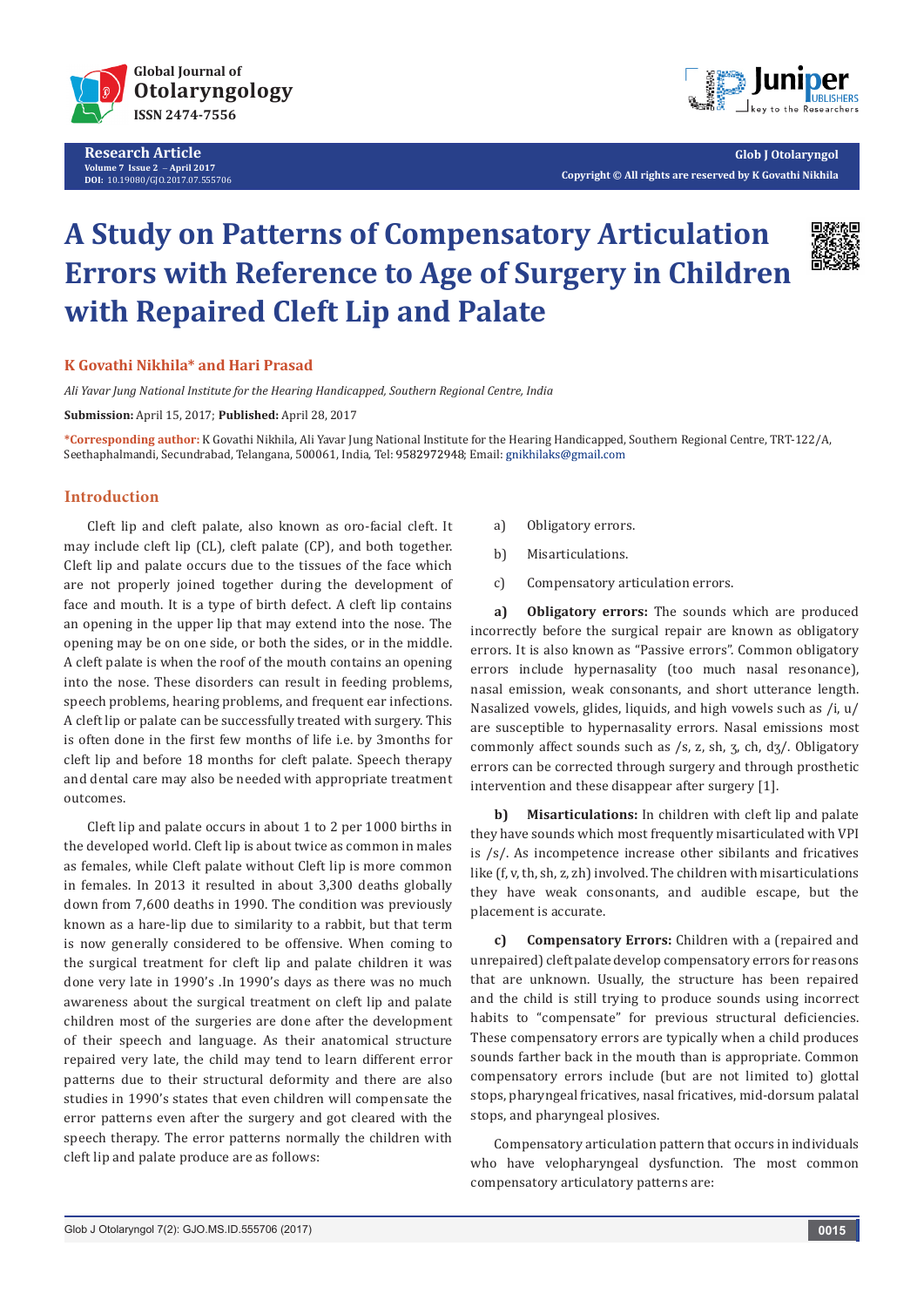- a) Glottal stop
- b) Pharyngeal stop
- c) Pharyngeal fricative
- d) Laryngeal fricative
- e) Velar fricative
- f) Mid-dorsum palatal stop

g) Posterior nasal fricative/nasal turbulence often accompanied by a nasal grimace.

So, from 1990's the children are followed by all these error patters. At present, as we are developed with new technologies and being more advanced, the surgical procedures are conducting very soon for the children born with the cleft lip and palate. The cleft lip was done before few months of their birth period (3-4 months) and palatal repair is done before 1.5yrs. Although the speech development starts before 1.5 yrs of their age, but it is still better when comparing it with the olden days. As they have anatomical deformity of their mouth they tend to produce the error patterns. As the anatomical structure is formed normally after the early surgical repair the child should learn the normal articulation patterns. But still we doesn't know that the children who are undergoing for earlier surgery are still compensating with their articulation errors or not because there are very less studies showing the effects of the age of surgery in relation to their compensatory errors [2].

Note: By taking all this into consideration, in the present study we would like to check the compensatory articulation patterns and their relation with the age of surgery in children with repaired cleft lip and palate.

# **Review of Literature**

# **Embriological development of Cleft Lip and Palate**



The formation of face takes place in the early stages of pregnancy and the special cells, body tissues are developed and join together to form a face. Later, this joining of the tissue forms the facial features like lip and mouth. By fourth and seventh weeks of pregnancy the development of lip takes place. If the lip anatomically does not form before birth then that is called as cleft lip and it results in an opening of the upper lip. The opening in the lip can be a small slit or it can be a large opening that goes through the lip into the nose. A cleft lip can be on one or

both sides of the lip or in the middle of the lip, which occurs very rarely. Children with a cleft lip also can have a cleft palate (Figure 1) [3].



By sixth and ninth weeks of pregnancy the roof of the mouth (palate) is formed. If the tissue that makes up the roof of the mouth does not join together completely during pregnancy then there will be a slit formed in the palate and that is known as cleft palate. For some babies, both the front and back parts of the palate are open (Figure 2). For other babies, only part of the palate is open. There are various causes to explain why the cleft lip and palate is formed, for this reason most of the scientists believe that clefts are due to a combination of genetic and environmental factors. There appears to be a greater chance of clefting in a new born if a sibling, parent, or relative has had the problem [4].

Another potential cause may be related to a medication a mother may have taken during her pregnancy. Some drugs may cause cleft lip and cleft palate. Among them: anti-seizure/ anticonvulsant drugs, acne drugs containing Accutane, and methotrexate, a drug commonly used for treating cancer, arthritis, and psoriasis. Cleft lip and cleft palate may also occur as a result of exposure to viruses or chemicals while the foetus is developing in the womb.

## **Problems associated with cleft lip and/or cleft palate**

**a. Eating problems:** With a separation or opening in the palate, food and liquids can pass from the mouth back through the nose. Fortunately, specially designed baby bottles and nipples that help keep fluids flowing downward toward the stomach are available. Children with a cleft palate may need to wear a man-made palate to help them eat properly and ensure that they are receiving adequate nutrition until surgical treatment is provided.

**b. Ear infections and hearing loss**: Children with cleft palate are at increased risk of ear infections since they are more prone to fluid build-up in the middle ear. If left untreated, ear infections can cause hearing loss. To prevent this from happening, children with cleft palate usually need special tubes placed in the eardrums to aid fluid drainage, and their hearing needs to be checked once a year.

**c. Speech problems**: Children with cleft lip or cleft palate may also have trouble speaking. These children's voices don't carry well, the voice may take on a nasal sound, and the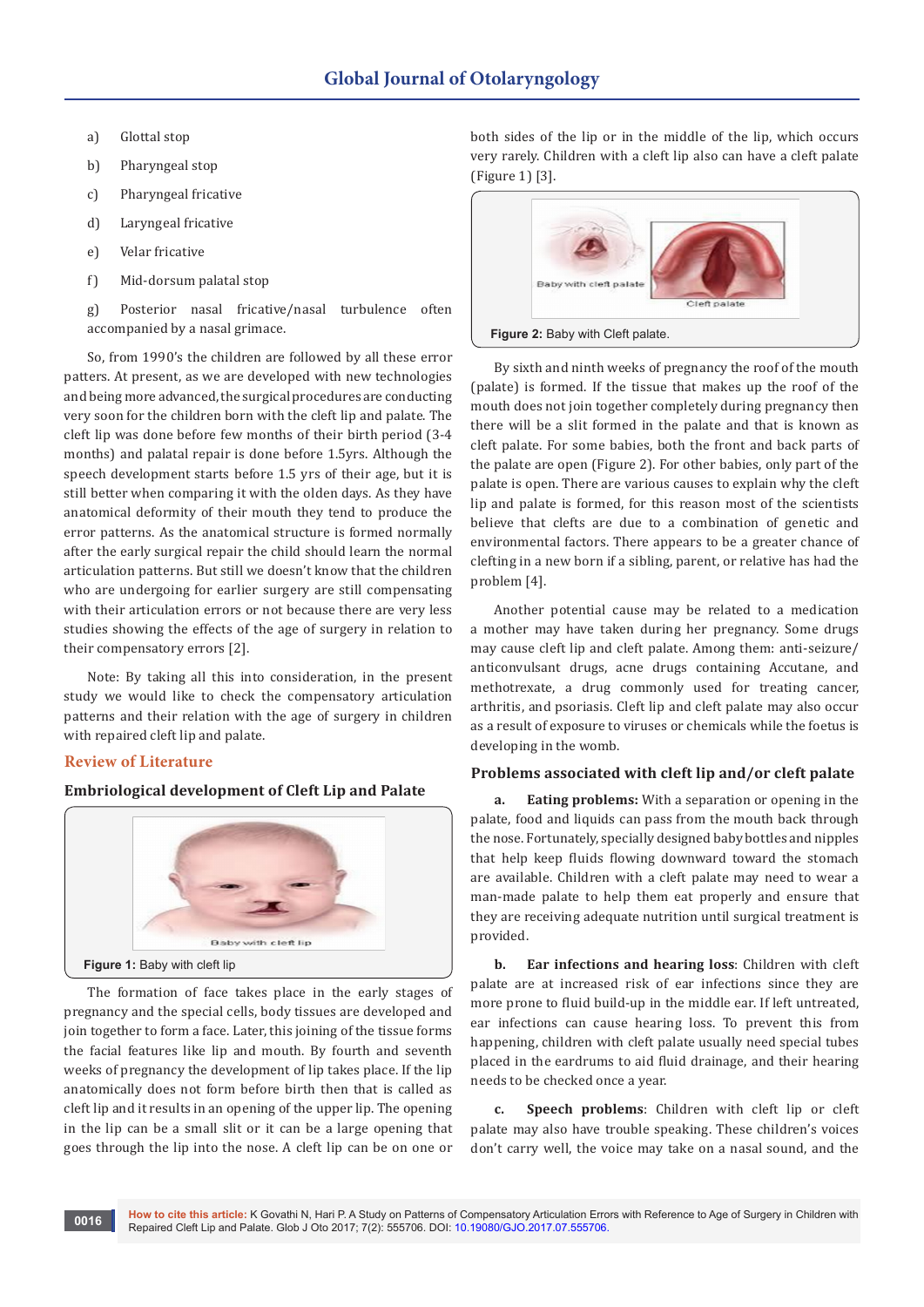speech may be difficult to understand. Not all children have these problems, and surgery may fix these problems entirely for some. For others, a special doctor called a speech pathologist will work with the child to resolve speech difficulties.

**d. Dental problems:** Children with clefts are more prone to a larger than average number of cavities and often have missing, extra, malformed, or displaced teeth requiring dental and orthodontic treatments. In addition, children with cleft palate often have an alveolar ridge defect. The alveolus is the bony upper gum that contains teeth. A defect in the alveolus can [5]

i. displace, tip, or rotate permanent teeth,

ii. prevent permanent teeth from appearing, and

iii. prevent the alveolar ridge from forming. These problems can be fixed through oral surgery.

iv. Can cause premature loss of erupting canines, and incisors.

#### **Normal articulation development**

Articulation refers to speech sound production. It is the way a sound is made using the mouth, tongue and vocal cords (voice box). Articulation includes all of the coordinated movements which result in speech sounds. Errors in articulation often result in speech sound errors. As children grow older, they learn to use more and more speech sounds that may have been difficult to pronounce in the fast. The following list includes approximate ages at which children normally develop the ability to produce specific speech sounds correctly (Figure 3) [6].



According to this chart the sounds like /p, m, h, n, w/ should be able to produce with the correct articulatory development by the age of 3 years and the sounds like  $/b$ , g. k, d, f, y/ by the age of 4 years and the sounds like /t, ng, r, l/ by the age of 6 years and the sounds like /ch, sh, j, th/ by the age of 7 years and the sounds like /s ,z, y, th, zh/ by the age 8 years in the children with normal development. By the age of 8 years all the speech sounds are achieved completely. With reference to this normal developmental patterns in relation to their age criteria, it may differ in the children with cleft lip and palate due to their structural deformity. It depends on their development of anatomical structures and the surgical age.

All young children, when they are just learning to speak, mispronounce words. As they grow older and their articulation

skills develop, their pronunciation usually becomes clearer. Most English-speaking children develop mature articulation skills and are able to pronounce all sounds accurately by about age 7 or 8. However, some children may exhibit inaccurate or distorted production of one or more sounds after age 7 or 8, and may need speech therapy to correct these distortions.

# **Articulation error patterns in children with Cleft Lip and Palate**

In children with cleft lip and palate they have different types of error patters they are

- a) Misarticulations
- b) Obligatory errors
- c) Compensatory errors.

One common error pattern observed in speakers with repaired cleft palate is posterior placement of oral targets [7]. Different terms have been used to describe this error pattern, and there is some variation regarding what is included under this pattern. Gibbon and Crampin [8] referred to a "retracted or 'backed' tongue placement" which affects sibilants, alveolar stops, and velar stops. "Palatal misarticulations" is a pattern demonstrated via Electropalatography, which involves contact between the tongue dorsum/mid-dorsum and the hard palate [9]. "Backing" has been reported as a commonly occurring phonological process in children with cleft palate by several investigators [10] (Figure 4).



**Figure 4:** Error patterns in cleft palate children.

#### **Symbol Definition**

- Ћ Voiceless pharyngeal central fricative.
- ʕ Voiced pharyngeal fricative.
- ɦ Voiced or murmured glottal fricative or approximate.

ɧ - Voiceless fricative articulated with simultaneous velar and palate-alveolar friction.

ɰ - Voiced velar median (central) approximate.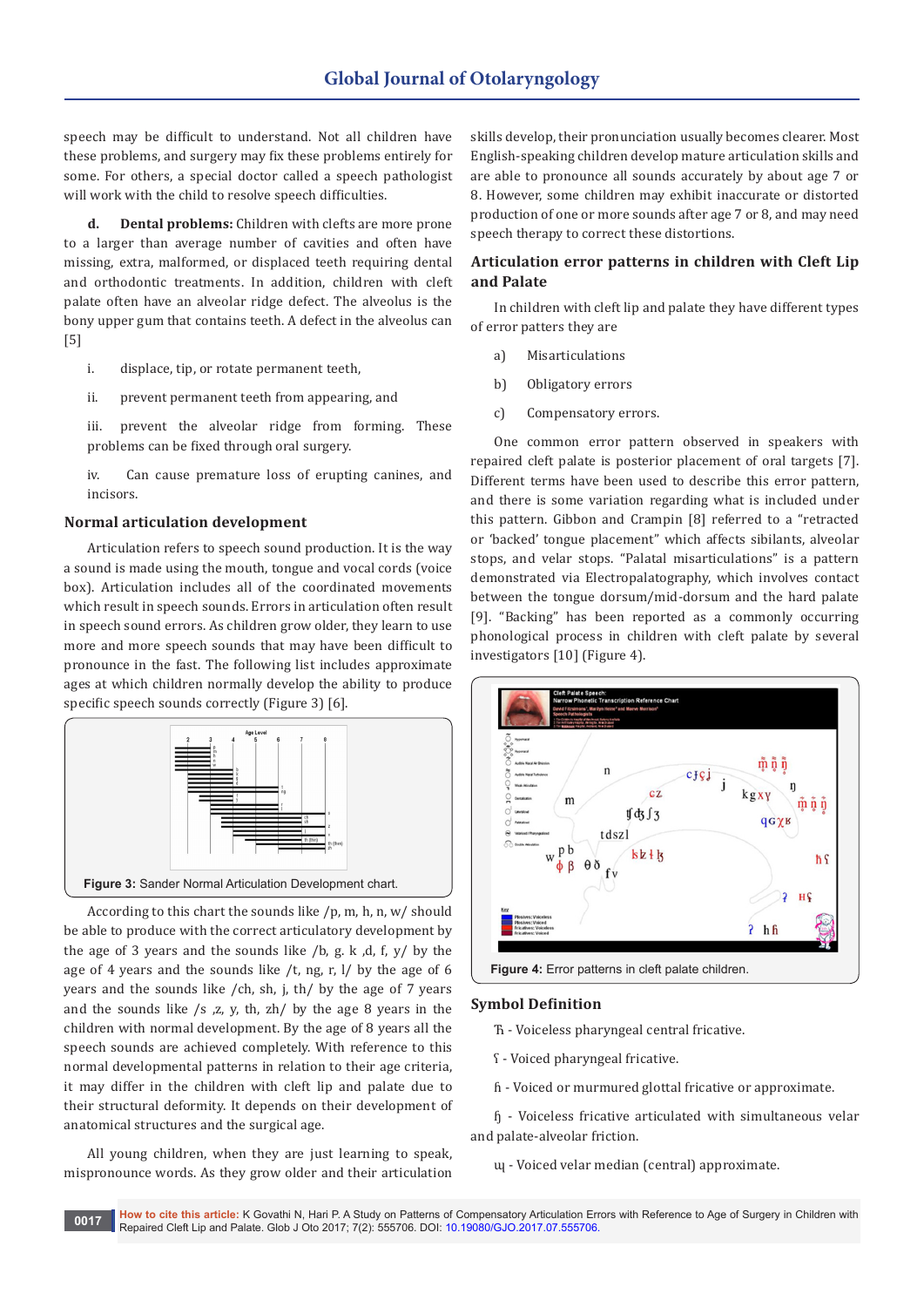ɕ - Voiceless palatal central fricative. Articulated posterior to [ʃ] (palate-alveolar) and [ɕ] (alveolo-palatal) but not as far back as [x] (velar).

Ҫ - Voiceless alveolo-palatal central laminal fricative. Articulated between [ç] (true palatal) and [f] (palate-alveolar).

Phonetic symbols that may be useful for the transcription of unusual articulations employed by some individuals with cleft palate [11]. The occurrence of dental consonant articulatory errors are higher among cleft patients than in non- cleft patients [12]. In children with cleft lip and palate they have sounds which mostly misarticulated with VPI is /s/. According to (Mc Williams) the children with cleft lip and palate have reduced intra -oral pressure when accompanied with VPI seems to accept their loss of intra- oral pressure and continued to articulate as accurately as possible. The children with misarticulations they have weak consonants and audible escape, but placement is accurate with slightly impaired intelligibility. As incompetence increases other sibilants' and fricatives like (f, v, th, sh, Z, s, zh) are involved [13]. Yamashita , Michik [11] examined the children with misarticulations who attained adequate VPI function and normal palatal valt at early surgical repairs by using Electropalatography (EPG) & Sound Spectrography (SG), she found that the misarticulations are of 3 types, they are (palatalized, lateral, & nasopharyngeal misarticulations) are there and these types are most common in cleft patients who have achieved adequate VPI function and normal palatal vault.

# **Sounds most frequently misarticulated**

Mc Williams [6] and Spriestersbach et al. [14] described the articulation of heterogeneous groups of adults and children with palatal clefts. Consonants misarticulated more than 60% of the time by the children studied by Spriestersbach were  $\frac{z}{s}$ ,  $\frac{s}{s}$ ,  $\frac{s}{s}$ ,  $\frac{\theta}{s}$ ,  $\frac{t}{s}$ ,  $\frac{d}{s}$ ,  $\frac{d}{s}$ ,  $\frac{s}{s}$ . The consonants correctly articulated at least 80% of the times were /m/, /h/, /n/, /j/, and /ŋ/. In Williams study, shows the most frequently misarticulated sounds were /s/ (63%), /z/ (61%), /d/ (48%), and /ʧ/ (44%). Only 11% of /p/ sounds sampled and 9% of /b/ sounds were misarticulated. Van Demark et al. (1979) stated that most frequently misarticulated fricatives and affricatives, and /s/ had an especially low percentage of correct productions across the ages.

#### **Error types**

McWilliams [6,10] found that, of 1814 misarticulated sounds produced by adult subjects with palatal clefts, 1436 were distortions, 335 were omissions, and 43 were substitutions. Mc Dermott [15] stated that most cleft palate speakers between 8 and 18 years of age produced distortions of /s/. He classified 70% of the /s/ sounds he studied as distortions, 23% as correctly articulated, 5% as omitted, and 1% as replaced by other sounds. Van Demark [16] observed from his study of cleft palate children between 5 and 14 years of age that nasal distortions were frequently produced. In spite of method differences, the findings of most studies are fairly consistent and suggest that children

who receive early palatal repair demonstrate better overall speech than their peers who receive surgery at later age [17]."

There is also evidence to suggest that children who receive late palatal surgery are at greater risk for developing atypical patterns [18]. The vocal limitations of children with cleft lip and/ or palate prior to palate repair at (approximately 12months) do not seem surprising, studies indicate that these limitations often still exist for 1-3 years following repair. Additionally, these deficit are apparent regardless of cleft type rarely obstruction of the palate. Compensatory glottal productions are reported in the vocalizations of children prior to palate repair. These glottal productions often take the form of growls or "ohoh" productions and may become embedded into the early sound repertoire of the children with clefts. Scherer explored the relationship between word learning and speech sound repertoire in an intervention study. She found that young children with cleft lip and palate learned words with sounds that were within their consonant inventories faster than words with sounds that were outside their inventories.

Therefore, the children with cleft lip and palate used more words with nasals, glides, and glottals than words with oral consonants. Hardin-Jones and Jones examined the speech of 212 preschool and school aged children with cleft lip and palate. Approximately 13% of the children used nasal substitutions and 25% used compensatory articulation errors, specifically glottal stop substitutions. The findings indicate that these error patterns persist for a substantial number of children despite the fact that 68% of the children in this study had received speech therapy [19].

The compensatory errors during the (3-5) years often provokes the onset of speech therapy for many children with clefts. Studies have suggested that approximately 25% of children with clefts use compensatory articulation errors, and glottal stops appear to be the predominant error pattern. For children who use compensatory articulation patterns to a significant degree, speech intelligibility may be severely reduced. Further, when this pattern becomes habituated during the (3-5) years, it can be particularly resistant to change in therapy. Bardach et al. [20] reported that articulation was judged to be within normal limits for 57% of adolescents with bilateral cleft and palate. This is similar to the 55% reported by Peterson-Falzone [21] for adolescents with a variety of cleft types. Stoel- gummon & Dunn, olson [22] states that who receive late palatal surgery are at greater risk for developing atypical patterns. curtain, [22], o'gara longemann, 1990 [23] did a study on CLP on their phonological development and stated that the Children with cleft lip and palate have compensatory patterns and also in un- repaired they have high % of backed compensatory articulation patterns.

There are few studies on the speech outcomes for palato plasty or secondary palatal management in patients who receive very late intervention. Sell and Grunwell [22], who evaluated the speech of 18 patients in Sri Lanka who underwent palate repair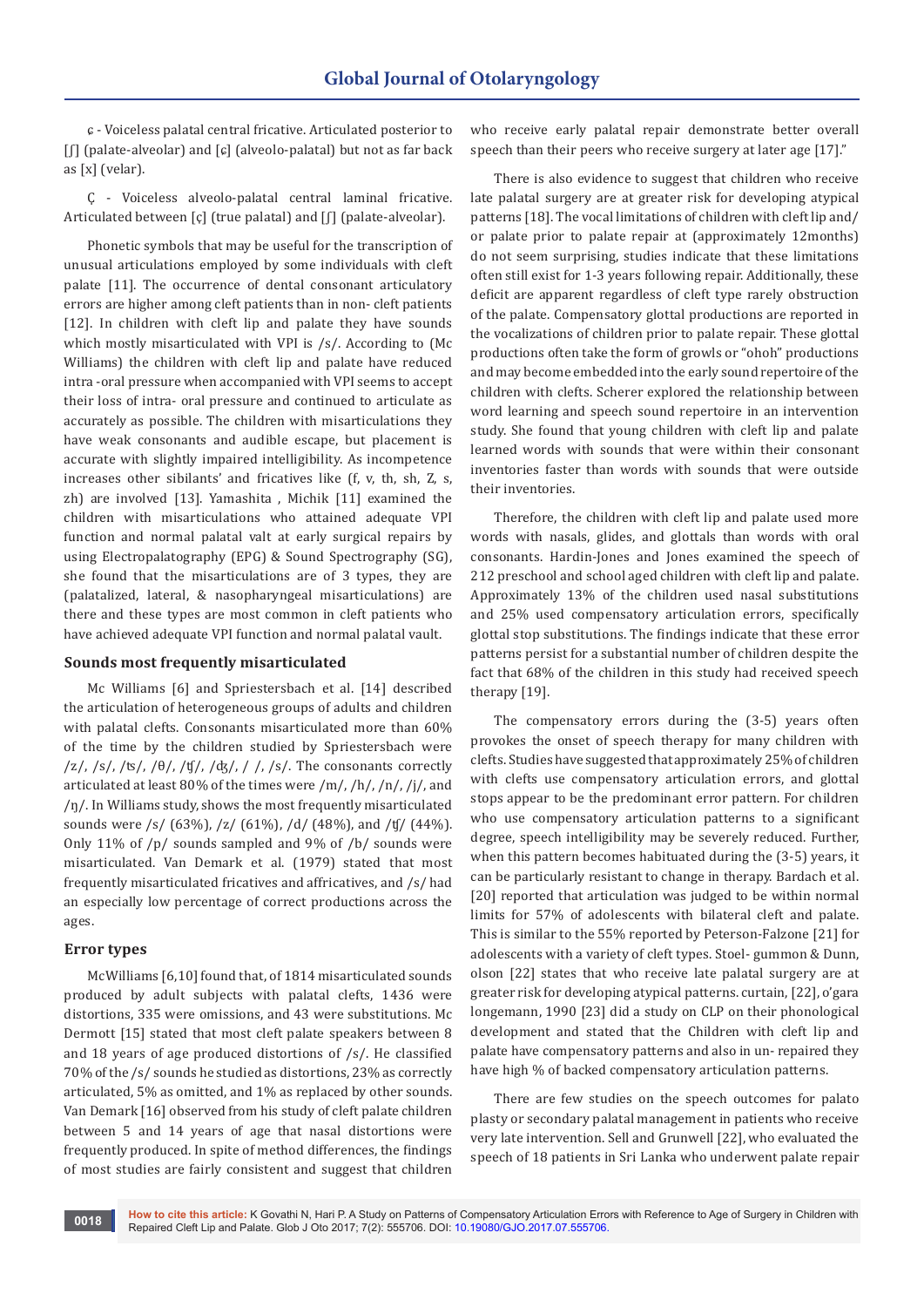after the age of 11years. They found that speech production was usually severely impaired in patients with such late repair, and the postoperative results were variable and related to cleft type. Symptoms of hypernasality and nasal emission were improved with surgery, but there was little improvement in speech articulation when surgery alone was provided without speech therapy.

A study by Hall et al. evaluated the outcome of secondary palatal management in adults. These authors suggested that symptoms of hypernasality can be successfully eliminated in adults with cleft palate. One study in the literature describes two cases where in the speech in two bilingual children was near normal in their second language following pharyngeal flap surgery while they continued to demonstrate numerous articulation errors including compensatory articulation errors in their primary language. A major inference to be drawn is that the population of persons with cleft palate is highly heterogeneous in articulation; the speech pathologist may expect patients with cleft palate to vary widely in their articulation proficiency. Those who misarticulate will differ in the error patterns they present.

# **Obligatory Errors**

Due to anatomical constraints, children with cleft lip and palate will be obligated to produce certain sounds incorrectly because it is structurally impossible for them to produce them with correct place and manner. It is also known as "obligatory/passive" errors. The common obligatory errors are hypernasality, nasal emission, & weak consonant oral pressure obstruent's which can be attributed to VPI and / oronasal fistula and short utterances. Nasalized vowels, glides, liquids and high vowels such as /I, u/ are susceptible to hypernasality errors. Nasal emissions most commonly affects sounds such as /s, z, sh, ch, dz /. Obligatory errors can be corrected through prosthetic intervention.

# **Normal place and manner of articulation with the production of sounds**

The sounds  $/p/$ ,  $/b/$  and  $/m/$ , for example, are produced with contact between the upper and lower lips, named bilabial sounds due to their place of production. The /f/ and /v/ are produced with approximation of the upper teeth and lower lip, named labiodental sounds. Sounds made with the tip or blade of the tongue are named coronal when the tongue articulates with the alveolar ridge (such as /s/, /z/, /l/ and /r/), and are named linguodental (such as /t/, /d/ and /n/), when the tip of the tongue articulates with the teeth. Production of the velar sounds such as  $/k/$ , /g/ and /R/ involves contact or approximation of the back of the tongue to the back of the hard palate, while production of palatal sounds  $\frac{\zeta}{\zeta}$ ,  $\frac{\zeta}{\zeta}$ ,  $\frac{\zeta}{\eta}$  and  $\frac{\zeta}{\zeta}$  involves contact of the middle part of the tongue and hard palate [24].

The consonants are also classified according to the manner of articulation, which refers to the type of constriction resulting from the articulatory contact. Thus, plosives sounds involve complete obstruction of the airstream followed by a sudden

release that is heard as a plosion. Plosive sounds include /p/, /t/, /k/, /b/, /d/ and /g/. Fricative sounds are those involving a close approximation of the articulators, leading to an audible friction of the airstream, such as  $/f/$ ,  $/s/$ ,  $/s/$ ,  $/v/$ ,  $/z/$  and  $/\zeta/$ . Affricate sounds involve both an obstruction followed by a constricted release of the airstream, such as /tς/ and /dζ/. Nasal sounds are the only ones produced with acoustic energy being displaced simultaneously to oral and nasal cavities, including  $/m/$ ,  $/n/$  and  $/n/$ . Finally, a phoneme is called liquid when it is produced with a much wider passage of air compared to the narrow constriction observed for the fricatives. Liquid sounds includes  $/1/$ ,  $/λ/$ ,  $/rf/$ , and  $/R/$ . We can also name sounds according to pressure requirements into low-pressure sounds (like nasals and liquids) and high-pressure sounds (like plosive, fricative, and affricate).

#### **Compensatory Errors**

The behaviours which are thought to be learned and habituated for productions of speech sounds due to VPI, normal production cannot be achieved. Such type of behaviour of active nasal fricatives errors are known as "active/ compensatory errors" & these are presumably developed as a learned attempt to compensate for physiological constraints; but may persist even after the initial repair of physiologic constraints. The literature suggests that individuals with CP and/or VPD often have difficulties producing consonants that require a high amount of intraoral air pressure, as plosives, fricatives, and affricates. According to Warren [19], the inability to generate and/or maintain adequate levels of intraoral pressure for production of plosion or friction may lead to the development of atypical places of production, called compensatory articulations (CAs). As described by Trost-Cardamone [25], when a CA is used, the manner is usually preserved, while the place of production is atypically posteriorized. Atypical place of production used for CA may involve the use of the pharynx (such as in the pharyngeal fricatives, posterior nasal fricatives, or pharyngeal plosives), the use of the glottis or larynx (such as in the glottal stops or laryngeal fricatives), or even oral but backed places of production (such as velar fricative and middorsum palatal stop).

The use of middorsum palatal stop (MDPS) is described in a literature for the plosives  $/t/$ ,  $/d/$ ,  $/k/$  and  $/g/$ . The presence of VPD, or a palatal fistula, can explain some adjustment in tongue placement during speech, leading to compensations like the MDPS, for ex: - The tongue would move back towards a fistula, / for ex: - in an attempt to avoid air leakage during production of plosives /t/ and /d/, resulting in the use of the tongue dorsum in contact with the middle of the palate (MDPS). Children with a (repaired and unrepaired) cleft palate develop compensatory errors for reasons that are unknown. Usually, the structure has been repaired and the child is still trying to produce sounds using incorrect habits to "compensate" for previous structural deficiencies. These compensatory errors are typically when a child produces sounds farther back in the mouth than is appropriate. Common compensatory errors include "glottal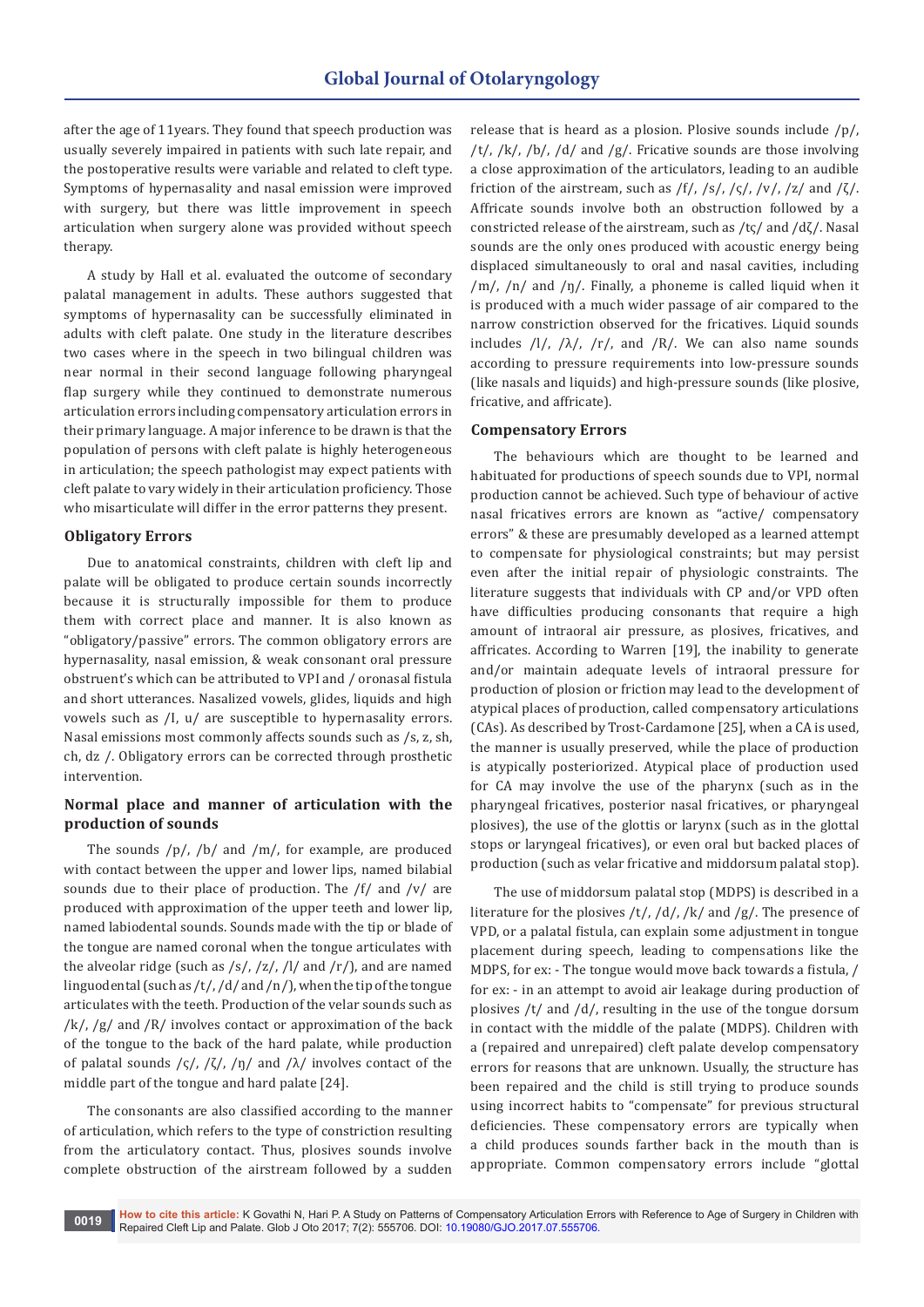stops, pharyngeal fricatives, nasal fricatives, middorsum palatal stops, and pharyngeal plosives". Kummer [26] gave a common compensatory articulation errors as follows:

**a) Glottal stop substitution:** The true and false vocal folds adduct as a substitute for blocking the airflow of the vocal tract.

**b) Pharyngeal fricatives:** Producing a fricative sound in the throat with the root of the tongue instead of in the mouth with the front of the tongue.

**c) Nasal fricative:** Snorting air through the nose while producing a fricative.

**d) Mid-dorsum palatal stops:** Airflow is occluded by the dorsum of the tongue to produce a stop consonant.

**e) Pharyngeal plosives:** The tongue moves posteriorly to meet the pharyngeal wall or the walls of the pharynx move inward toward to meet the tongue. Air then quickly flows through the limited airway to produce this sound.

**f) Nasalized /r/ (ng /r Substitution or Incorrect /r/)**: As /r/ sound production is attempted, the entire back of the tongue is raised (instead of only touching the sides of the tongue to the inside of the molars), then the /r/ sound will become the "ng" sound, resulting in nasal resonance (Table 1). Warren [25] postulated that compensatory speech behaviours used by patients with clefts are manifestations of a physiological regulation control mechanism that serves to maintain a normal aerodynamic environment even though the velopharyngeal mechanism is disabled.<br> **Table 4:** Persearing the

| <b>Table 1:</b> Representing the compensatory errors and their substitutions. |  |
|-------------------------------------------------------------------------------|--|
|-------------------------------------------------------------------------------|--|

| <b>Compensatory Misarticulations</b>                                    | <b>Commonly Substituted For</b>                                                                        |  |  |  |  |
|-------------------------------------------------------------------------|--------------------------------------------------------------------------------------------------------|--|--|--|--|
|                                                                         | Stop Consonants (or any high<br>pressure consonants)                                                   |  |  |  |  |
| Glottal Stop                                                            | Substitution for /k/ and /g/                                                                           |  |  |  |  |
| Pharyngeal Stop                                                         | Substitution for sibilant fricatives<br>$\frac{1}{s}$ /z/ /s/ /z/ or for oral<br>affricates /tf/ / dz/ |  |  |  |  |
| Pharyngeal Fricative                                                    | Substituted for oral affricates /<br>tf// $d\zeta$ /                                                   |  |  |  |  |
| Pharyngeal Affricate                                                    | Substituted for sibilant fricatives<br>and affricates                                                  |  |  |  |  |
| Posterior Nasal Fricative<br>"snorting"                                 | Substituted for sibilant fricatives<br>or any of the stop consonants                                   |  |  |  |  |
|                                                                         | Nasal Fricative                                                                                        |  |  |  |  |
| Mid-Dorsum Palatal Stop (sounds<br>like a mix between /t-k/ $or/d-g$ /) | Substituted for /t/ or /k/ and /d/<br>or $/g/$                                                         |  |  |  |  |
| <b>Backed Oral Productions</b>                                          |                                                                                                        |  |  |  |  |
| Mid Dorsum Palatal Fricative<br>(sounds like a cat hiss)                | Velar fricative                                                                                        |  |  |  |  |
| Substituted For                                                         |                                                                                                        |  |  |  |  |
| Sibilant fricatives and affricates                                      |                                                                                                        |  |  |  |  |
| Sibilant fricatives sometimes<br>affricates                             |                                                                                                        |  |  |  |  |

Jonees; chapman and Hardin Jones [27] they did a study on 28 children among which 14 children with cleft palate and 14 without cleft matched for age, gender. He compaired the children with cleft palate before and after the surgery of consonant inventories; place and manner characteristics and early developing sounds (p, b, t, d, g, m, n, etc.) and it is compaired with the clefts at post-surgery (17 months) children. The results revealed that paired t tests were performed in preand post-surgery of the children with cleft palate. Although no significant differences were noted for place and manner features, production of oral stops doubled from the time before surgery to that after surgery.

Specifically, production of the bilabial stop [b] showed significant change over time with no differences at 17 months. However, significant group difference were noted for production of stops; oral stops; nasals; glides and alveolar. The children without clefts produced more stops; oral stops and alveolar. In contrast more nasals and glides were seen in the vocalizations of children with cleft palate. James 2002 [28] did a study on 129 individuals with repaired cleft of lip and or palate above the age of 3 years from a district in south India; revealed that 38% had normal and age appropriate communication skills. The majority of those with normal communication skills had isolated cleft of lip. 43% of children exhibited abnormalities in articulation and resonance, 12% had only articulation deviations and 3% only abnormalities in resonance and another 3% of these individuals exhibited delay in language development.

Chapman 2003 did a study and examined the relationship between pre-surgery speech measures and speech and language performance at 39 months as well as the relationship between early post-surgery speech measures and speech and language performance at 39 months of age. Fifteen children with cleft lip and palate participated in the study. Spontaneous speech samples were obtained in the children's homes at pre surgery /9 months, post-surgery/13 months and again at 39 months of age. Correlational analyses revealed a lack of association between speech measures presurgery and early post-surgery and speech outcome measures at 39 months. Significant negative correlations were noted for true canonical babbling ratio presurgery and mean length of utterance (MLU) at 39 months, as well as for size of true consonant inventory presurgery, and both language outcome measures at 39 months (MLU and number of different words). Significant positive correlations were noted for percentage of true stops produced post-surgery and both language measures at 39 months. Variables that may have influenced speech and language development from presurgery to 39 months are discussed [29].

Rullo, Addabbo, Rullo, Festa, Perillo [30] did a study on resonance and articulation disorders and were examined in a group of patients surgically treated for cleft lip and palate, Fifty children (32 males and 18 females) mean age  $6.5 \pm 1.6$  years, affected by non-syndromic complete unilateral cleft of the lip and palate underwent the same surgical protocol. The speech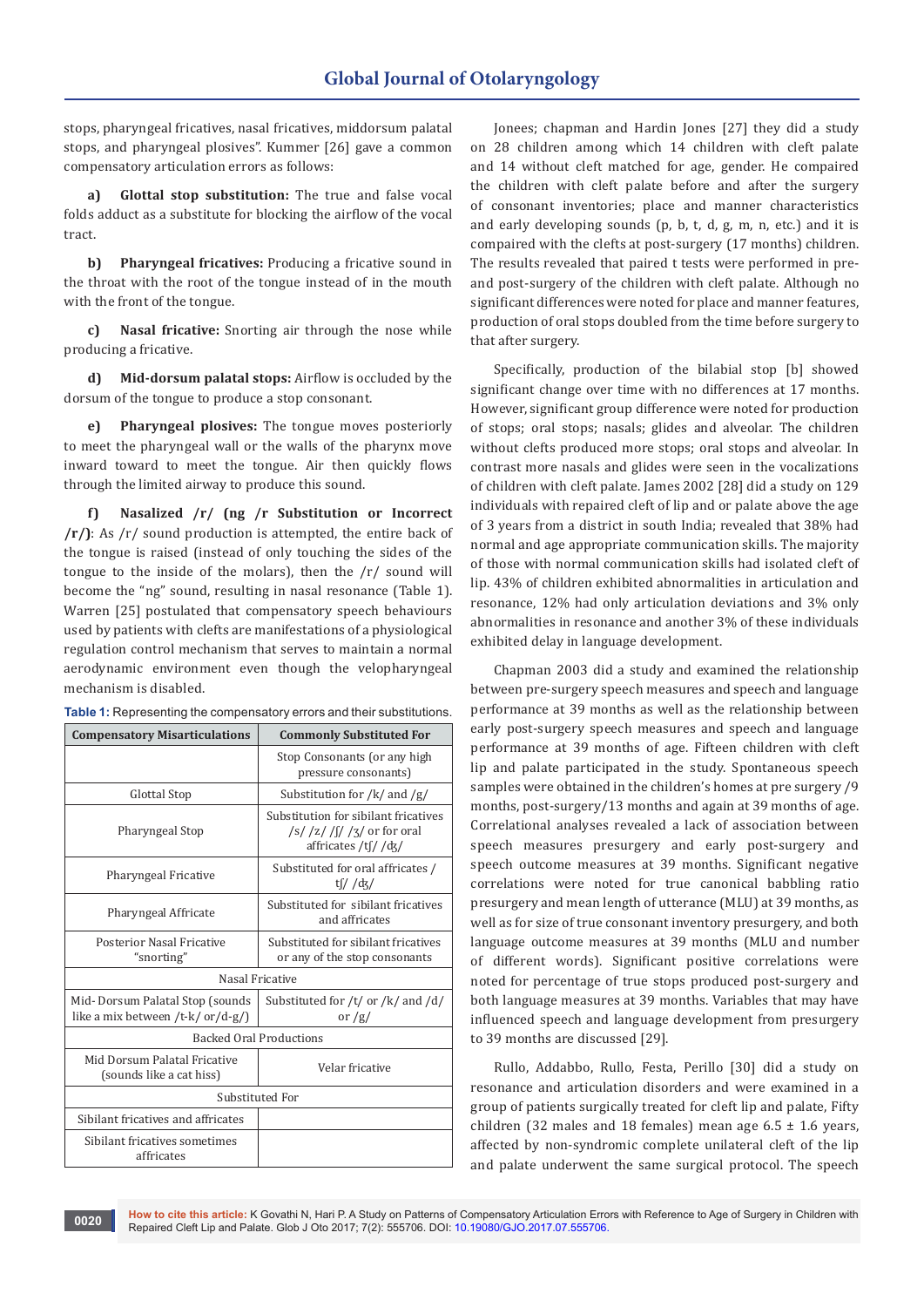level was evaluated and focused on intelligibility, nasality, nasal air escape, pharyngeal friction, and glottal stop. A total of 16% (8 children) of the sample had severe to moderate degree of nasality and nasal air escape, presence of pharyngeal friction and glottal stop, which obviously compromise speech intelligibility. Ten children (10%) showed a barely acceptable phonological outcome: nasality and nasal air escape were mild to moderate, but the intelligibility remained poor. Thirty-two children (64%) had normal speech. Statistical analysis revealed a significant correlation between the severity of nasal resonance and nasal air escape ( $p \le 0.05$ ).

Cohn and Williams [31] gathered articulation data on 204 children with clefts, among which 105 children with UC had pharyngeal misarticulations, and only 1/<1 had glottal stops. 7 of 109 subjects (6%) with isolated palate cleft had pharyngeal errors, and only 5(4.5%) had glottal errors. In entire group only 1 has nasal snort. These children had surgical closure of their palates by 18 months of their age, and none of them had rated with severe hypernasality. Trost [32] described 3 types of compensatory articulation and these added to the list of articulation patterns characteristic of individuals with cleft palate / other velopharyngeal valving faults. Her observations were based on auditory perception and the use of cephalometric radiographic studies.

- a)  $1^{st}$ : The substitution of pharyngeal stop for /k/ and /g/.
- b) 2<sup>nd</sup>: Mid-dorsum palatal stop, which is similar in vocal tract location of /j/, when used it is substituted for /t/,/d/,/ k/,or/g/. The distinction between the voiced and voiceless members of cognate pairs replaced by the mid-dorsum palatal stop is lost, thus making phonemic distinctiveness dependent upon non-segmental cues.
- c) 3rd: Lingualveolar nasal fricatives produced with an open/incompletely closed velopharyngeal port, accompanied by nasal emission, and distinctive because of audible frication.

Trost and also Henningsson and Isberg [33] noted that some speakers with clefts uses two places of articulation simultaneously. ex:- some individual make tongue tip gestures for /t/ while producing glottal stops. Only glottal stops and pharyngeal fricatives were found by Trost to co- occur with normal articulatory placement. Distinctions among these sounds would be difficult to make without radiographic analysis. Kawano et al. [10] descried a 20 yrs old Japanese cleft lip and palate who replaced /s/ and /∫/ with an unusual laryngeal fricative. This patient had not undergone palato plasty until he was 8 yrs of age.

Fletcher [16] descried a patient with an unrepaired cleft of the soft palate and of approximately 28 mm of the hard palate. The cleft was 18mm wide at the posterior border of the hard palate .This man's total phoneme intelligibility was 79% and

91% of his /s/ sounds were intelligible. Electropalatography indicated that this speaker narrowed the constriction for sibilant fricatives .ex:- "…. /s/ in seed was spoken with a groove only 2- 3mm wide." Normal talkers used a groove 6-10mm wide.

Henningsson & Isberg [26] determine that velopharyngeal closure is impaired - particularly movement of the lateral pharyngeal walls is reduced -during glottal stops and cooccurrence of glottal stops and other articulatory gestures. They concluded that velopharyngeal openings during these sounds may give a false impression of inability to close the velopharyngeal port. If closure is present during other speech sounds, velopharyngeal function during glottal stops should be observed for change during the course of articulation therapy directed to the correction of the glottal stops. Hutters & Brondsted [10] reported the result of narrow phonetic transcription of the speech of 5 Danish children ranging in age from 4.2-5.2. The children presented palatal clefting ranging from cleft of the palate only to BCLP. The speech patterns identified were classified according to 3 strategies to be summarized below.

i. 1st: child was characterised by use of glottal stops for stops and fricatives, and both progressive and regressive assimilation were noted.

ii. 2nd: child also used glottal stops mostly for stop consonants. The glottal stops were produced in combination with the correct supra-glottal articulatory gestures.

iii. 3rd: child produced stop correctly, but also replaced stops with voiced nasal consonants and with voiceless nasal fricatives. Fricatives were variably produced but often involved nasal frication.

iv. 4th: child tend to replace stops and fricatives with nasal consonants or [h]. Glottal stops were also observed. This child's speech was said to be "frequently interrupted by superficial snatching of breath."

v. 5th: child misarticulated relatively few sounds. However, they replaced the velar  $\frac{\gamma}{k}$  and  $\frac{\gamma}{g}$  with  $\frac{\gamma}{h}$  and partially devoiced [ȡ] and fronted [g<]. The speech of these children was characterised by reduced accuracy and reduced number of phonemes.

Bzoch (1979) [11] observed the chareteristics in 1000 cleft palate patients, included laryngeal and pharyngeal substitution errors, consonant distortions from audible nasal emission, lisping, and other articulation distortions associated with hearing loss. Developmental misarticulations and delayed speech and language development were observed, and some patients had facial grimaces that interfered with communication.

## **Surgical Procedures**

The surgical procedures required for each patient with cleft lip and palate will vary depending upon the type and severity of the deformity. Timing and treatment will be adjusted based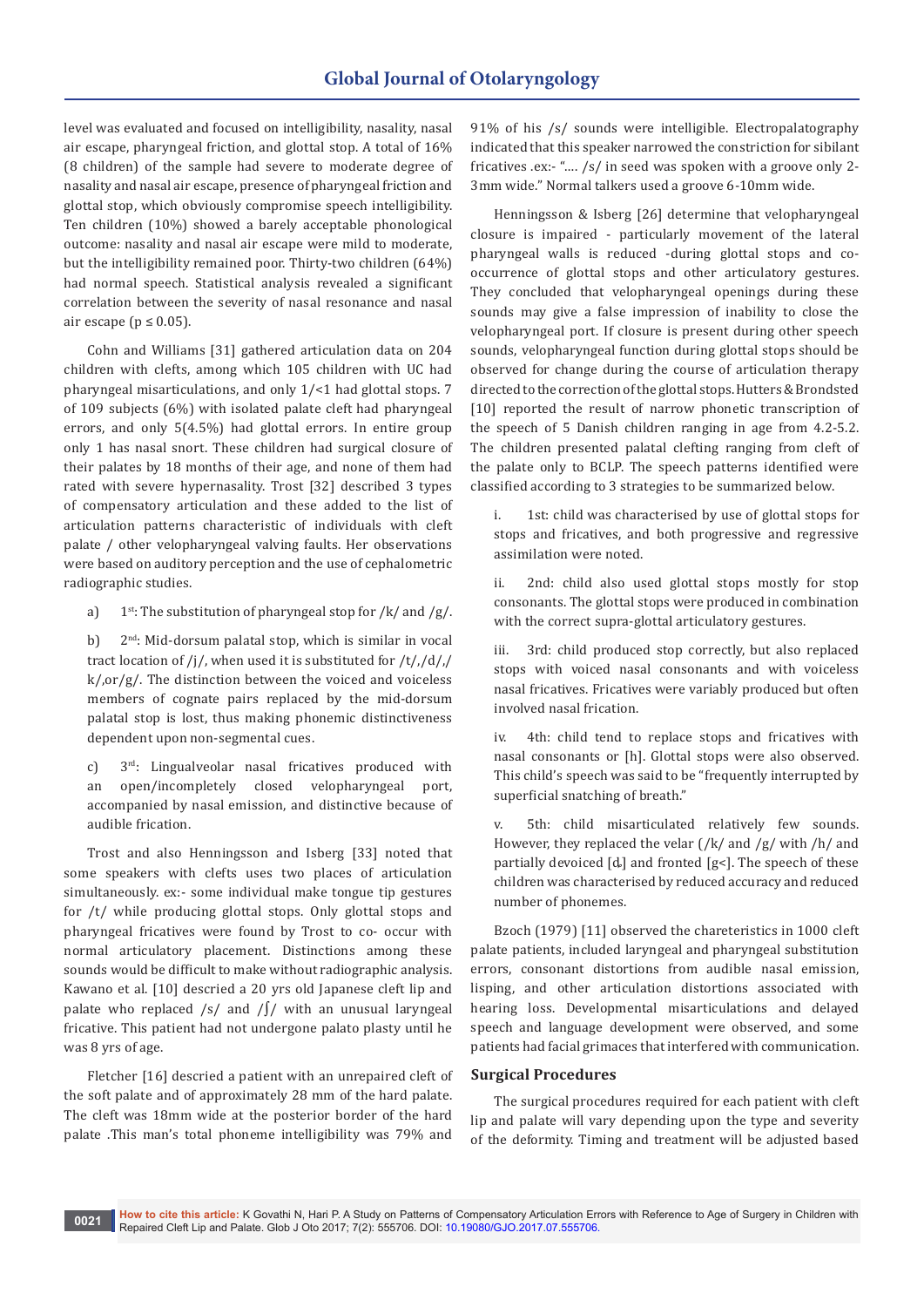on each patient's overall medical needs, but treatment typically includes a combination of the procedures explained here, performed within general time frames based on development.

# **Early Surgery**

**a. Cleft Lip Repair (3 to 6 months):** The cleft lip surgery is to repair the separation of the lip. Cleft lip is typically repaired between 3 and 6 months of age. During those first few months, the child is monitored closely for adequate weight gain and nutrition, and to make sure that there are no issues relative to breathing while eating. There are a variety of techniques that may be used to repair a cleft lip. The most common type of cleft lip repair is a rotation advancement repair.

**b. Cleft Palate Repair (9 to 18 months):** The cleft palate surgery is to fix the roof of the mouth so that the child can eat and talk normally. Cleft palate repair is a more complicated surgery and has the best outcome when the child is slightly older and better able to tolerate the surgery, but before significant speech development occurs. Surgical repair of the palate generally occurs around 1 year of age, following the successful repair of cleft lip if present. In some cases, a second operation is needed.

Palate repair closes these layers while also realigning the palatal muscles, a procedure called an intravelar veloplasty. This puts the muscles in a normal position that allows for the best function of the palate during speech, eating and swallowing. Surgical repair of cleft palate separates the oral and nasal cavities. This separation involves the formation of a watertight and airtight valve that is necessary for normal speech. The repair also helps with preserving facial growth and proper dental development. Once the lip and palate are repaired, typically no further surgery is performed for several years. A portion of the palate is usually left open to allow room for the mouth, palate and jaw to grow.

The age of acquisition of sound patterns & compensatory articulation errors may depend up on the age of surgery i.e. , Earlier the surgery before 3 months of age may give you a result of less compensatory errors when comparing with the later surgery I.e., after acquisition of language development. The optimum age for surgical age closure of cleft palate remains an unresolved question, despite the fact that many clinicians have studied the issue since the 1930's & the surgery is mostly done after the language development in those days .so, there are many compensatory errors, hypernasality, insufficient VP function, and as there is a lack of speech therapy they may tend to compensate the errors even after the surgical repair.

The primary purpose of cleft palate repair is to provide an intact mechanism for normal speech production. The speech problems include not only hypernasality but also highly unusual misarticulations of consonants. The hypernasality of vowels and nasal air emissions on consonants may be surgically remedied by means of pharyngoplasty; and the misarticulations of consonants related to a cleft palate can require years of intensive

speech therapy. Surgical literature has indicated that the palate should be repaired between 18 & 24 months of age & current developmental research has shown that speech develops before 18 & 24 months of age. The consonants vowel sequences emerge between 6& 9 months in normal& the misarticulations of consonants that have been observed in youngster and adults with repaired cleft palate.

This process is developing prior to surgical reconstruction and persisting post operatively. It has been speculated that these articulatory abnormalities might be reduced if palatal reconstruction were completed at an earlier age (4-6 months) [12]. Chapman; Hardin [6,25] did a study on their relationship between early speech and later speech and language performance on children with cleft lip and palate at pre surgery (9 months) and post-surgery (13 months) and speech and language performance at 21 months and also compaired this with normal. They suggested that true stop production is immediately before and after palatal surgery, were positively correlated with a majority of the speech production measures at 21 months.

At post-surgery (13 months) true stop production was related to later vocabulary development and size of true consonant inventory was related to all measure of speech production and one measure of lexical development at 21 months. For the normal peers group, true canonical babbling ratio at 13 months was the only measure that was significantly correlated with any of the speech and language measures at 21 months. Even with early surgical repair, a majority of pre-schoolers demonstrate delays in speech sound development and have typical cleft palate speech.

**Late Surgery:** In a Thomas 2001 literature it shows a evidence that the children who have underwent palatal closure before 6 months are less effected with their articulation errors when compaired with later 6 months. Later various authors stoel-gummon & dunn 1985;olson 1965 states that who receive late palatal surgery are at greater risk for developing atypical patterns like VPI; Active fricatives errors, hypernasality. Morley [14] described 2 speech patterns in cleft palate patients who had palatal surgery after speech development (6-8 yrs.)

a) 1st - pattern involved good place of articulation and intelligible speech in association with nasal emission and consonants weakness resulting from lack of intra-oral breath pressure.

b) 2nd - pattern involves not only nasal escape, but also nasal snort, glottal stops, pharyngeal fricatives, nasal grimace, and other articulatory substitutions.

Again Albert et al. [6] presented the speech outcomes in children who undergone surgery from (6-15 years) and they have consonant production errors, hypernasality, nasal emissions and / turbulence. Michael Mars, William [23] investigates the effects of surgery on children with cleft lip and palate who have underwent for palatal surgery after 13 years and concluded that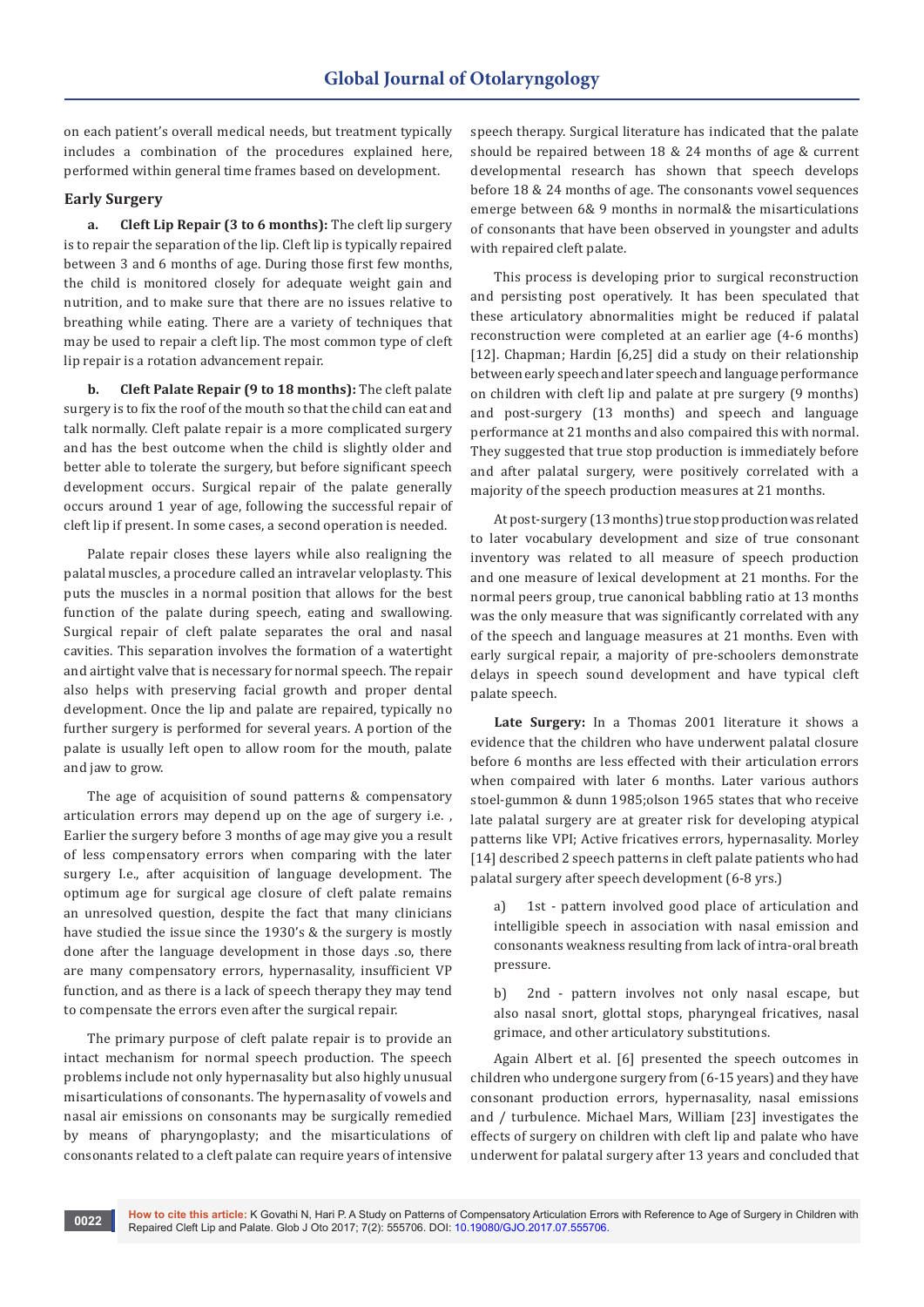children who have underwent for repair in earlier infancy shows relatively better with the articulation when compaired with the later surgery. Here, by there are no much evidence showing the impact of age of surgery with their compensatory errors. Morley [24] described 2 speech patterns found in patients with cleft palate who had palatal surgery after speech development. One pattern involved good place of articulation and intelligible speech in association with nasal emission and consonant weakness resulting from lack of intraoral breath pressure. The second pattern involved not only nasal escape, but also nasal snort, glottal stops, pharyngeal fricatives, nasal grimace, and other articulatory substitutions

#### **Summary**

In summary, compensatory articulation errors in children with cleft lip and palate have been well- documented. Several explanations have been offered for these patterns, but there is little evidence to support any of the explanations. Most explanations have focused on physiological factors; such as velopharyngeal incompetence. However, there have been few investigations on compensatory articulation errors of children with cleft lip and palate. Such an investigation could contribute to our understanding of the impact of surgery on compensatory articulation errors on this group of children. So, in the present study we would see the impact of compensatory errors on the age of surgery.

#### **Need of the Study**

a) Various authors, stoel- gummon & Dunn [22], olson [26], states that who receive late palatal surgery are at greater risk for developing atypical patterns.

b) Curtain, o'gara longemann, [25] did a study on CLP on their phonological development and stated that the Children with cleft lip and palate have compensatory patterns and also in un- repaired they have high % of backed compensatory articulation patterns.

c) From the above two evidences, the studies quoted have tried to show their behaviors.

d) This study will help us to understand the compensatory errors or Articulatory Development with the contribution of age of surgery in children with cleft lip and palate.

#### **Aim**

The aim of the study is to ascertain the impact of the compensatory articulation errors in relation to the age of surgery in children with repaired cleft lip and palate.

# **Hypothesis**

There may not be any difference in the compensatory patterns in children with repaired cleft lip and palate in relation to their age of surgery.

#### **Objectives**

To analyse the speech of the children with repaired cleft lip and palate and also analyse the function of age of surgery with their errors.

#### **Methodology**

The review of literature, as presented in the previous chapter has shown that the study of compensatory errors and the surgeries in Telugu language in children with early and late palatal surgery. Therefore, the present study was designed to investigate the impact of age of surgery on the compensatory errors in Telugu native speaking children in subjects with repaired cleft lip and palate (Table 2).

|                           |  |  |  | <b>Table 2:</b> Shows about the total number of subjects with their type of |  |  |
|---------------------------|--|--|--|-----------------------------------------------------------------------------|--|--|
| cleft and age of surgery. |  |  |  |                                                                             |  |  |

| <b>Bilateral Cleft Lip And Palate</b> |                                      |                                     |                       |  |  |
|---------------------------------------|--------------------------------------|-------------------------------------|-----------------------|--|--|
|                                       | <b>Group-1 Early Palatal Surgery</b> | <b>Group-2 Late Palatal Surgery</b> |                       |  |  |
| <b>Present Age</b>                    | <b>Age of Surgery</b>                |                                     | <b>Age of Surgery</b> |  |  |
| 7-15 Years.                           | Before 2 years.                      | 7-19 years                          | After 2 years.        |  |  |
| Total                                 | 20 Subjects                          | Total                               | 20 Subjects           |  |  |

#### **Subjects**

Two groups of forty Telugu native speakers were participated in the study. Two groups are with congenital bilateral cleft lip and palate. The two groups was divided accordingly with their age of surgery. The each group is divided with equal population and they are named as GROUP-1 and GROUP-2.

**a) Group-1** consists of 20 children, their present age is considered from (7-15 years) with mean (11.95 years) .In this it consists of subjects with Early cleft repaired I.e., before 2years with mean (1.87 years).

**b) Group-2** consists of 20 children, their present age is considered from (7-19 years) with mean (14.5 years). In this it consists of subjects with late cleft repaired i.e. after 2 years till 4 years with mean (3.95 years) were considered in this study. Later these two groups are considered & divided accordingly with their age at which the surgery was done and also with their chronological age.

Subjects with repaired cleft lip and palate were taken from the "*GSR Institute of Craniofacial cleft surgery*".

GROUP-1 will be of 20 patients and GROUP-2 will be of 20 patients accordingly with their chronological age along with their surgical age and their errors. All subjects are Telugu speaking children. They were having no history of congenital anomalies, neurological impairment, sensorineural hearing impairment or intellectual deficits. All the variables were controlled as far as possible. Children having adequate language were included in this study.

a) The GROUP -1 Patients with Early repaired are checked with their compensatory errors and again further it is also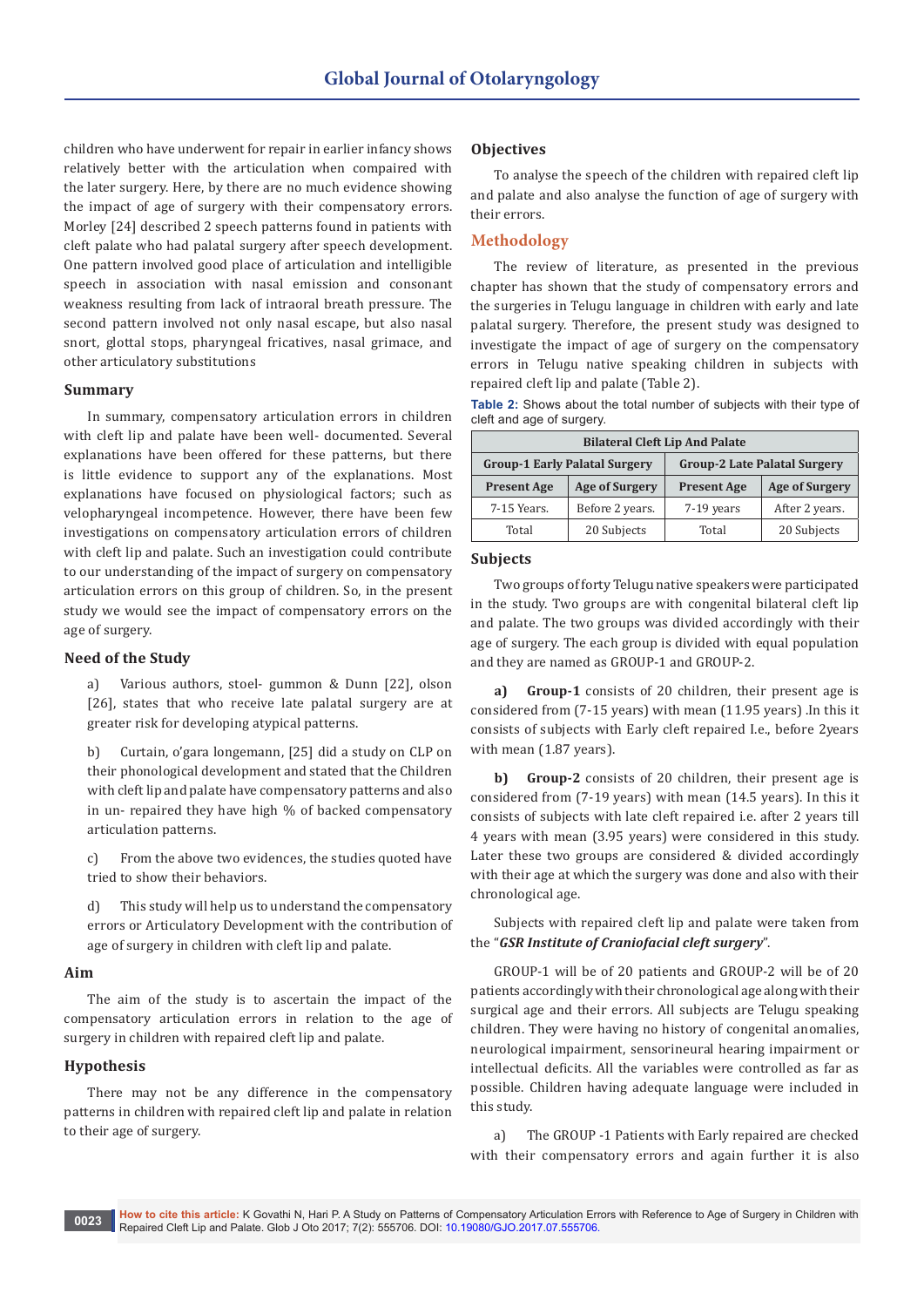checked whether the child is attending speech therapy or not with respect to their surgical age. The mean age for Early palatal surgery was (1.87years) in this group from 4months to 2 years.

Then in GROUP-2 children with late repair of cleft are also followed with the same as GROUP - 1. The mean age for late palatal surgery was (3. 95years) with a range from 2-4 years. It is also cross checked that whether the cleft is partial or complete in the children's with bilateral cleft lip and palate. The age group was considered from birth to the surgery time & the compensatory errors are checked accordingly in early repaired and Late repaired group children.

Later, it is also cross checked that whether the child is attending the speech therapy / not. Accordingly the test is done separately on each individual child.

#### **Selection Criteria**

Subjects from these groups were selected based on the following inclusion criteria:

a) All children should be with repaired bilateral cleft lip and palate.

b) Should not have any voice problems and any other associated problems like visual inacuity, mental retardation, any syndromes.

- c) Should have hearing levels of 30 dB or better.
- d) Should have Telugu as mother tongue.
- e) Should have normal IQ.

# **Tools & Procedure**

**TTAP-Telugu test of Articulation and phonology":** Th "Telugu Test of articulation and phonology (TTAP) developed by Vasanta D [10] was used as a tool in this study. The test consists of 100 words with the picture representation and & some are nonposturized. The words in this test are classified into categories like stops, affricates, fricatives, laterals/trills, semivowels and clusters. The test terms used in test as /e: nugu/, /kappa/, /sp: nu/, /brassu/, etc.

#### **Audio-Recording Procedure**

The recording was carried out in the sound treated room of the institute. Each subject was seated in comfortable chair in sound -isolated roam. For eliciting the response, picture cards and real objects and toys were used. The clinician had an informal interaction with all the subjects and build rapport before testing to elicit the response. All the subjects were individually tested. The target words were elicited by the examiner by showing the pictures and the subject is asked to repeat the same targeted word by seeing the picture. The subject is shown with an each individual picture for a targeted sound and that particular word is produced only for once and not allowed for any corrections again or any repetitions of same word for twice. For this

purpose a Audio recording is done in Samsung recorder with unidirectional microphone.

**Instruction:** The subject were instructed to repeat or follow the researcher who is repeating the 100 standardized telugu words ,and the subject should see the picture and hearing to the targeted sound and repeat it immediately along with the examiner. Each subject was seated in a comfortable chair in a sound -isolated room. The subject was then asked to repeat the examiner's model of 100 single words one after the other. For which a audio recording is done. Here, there are two groups with early and late palatal surgical repair and they were analyzed separately.

#### **Audio- Data Analysis**

In this the client responses were audio recorded. IPA Transcription was used for data analysis. By using the IPA transcription, the error analysis was done in the children with cleft lip and palate to come up with the type of error pattern. In this most of the sounds are analyzed by using IPA Transcription but few sounds like pharyngeal fricatives, pharyngeal stops, mid-dorsum fricative stops, and mid-dorsum palatal fricatives are not. According to Yamashita & Michik they stated that to analyze those sounds there is a need of objective measurements like Electropalatography (EPG) & Sound Spectrograph (SG), in need and they also come up with few results on those sounds . Based on those results & comparisions the analysis was done on those particular sounds. Data for each age group was analyzed separately. The mean percentage of occurrence for each compensatory error was computed by dividing the total number of opportunities for the occurrence of the process. A significant percentage was taken to show the comparison between two different groups and it also showed that a significant better results in the children with early palatal surgery than with the late palatal surgery.

#### **Results**

The purpose of the present study was to check the impact of compensatory errors in relation to the age of surgery in children with repaired cleft lip and palate with their surgical age ranging from 4 months to 4 years. The study reveals the following findings of compensatory errors in relation to its age of palatal surgery within 2 groups, GROUP-1 (4MONTHS -2 YEARS) and GROUP -2 (2 YEARS - 4YEARS). The results have been discussed in terms of within group and also group comparison of compensatory errors scores across repaired cleft lip and palate between Early and Late Palatal surgeries. As there are several variables, each particular variable is analyzed and given with the mean percentage.

#### **Group-1 Early Palatal Surgery**

The results in the Early palatal repair indicate that the compensatory errors in early palatal surgery scores Was 20% of (G.S, P.S, PNA) ,45% of (P.F), 55% of (N.E), 30% of (N.F,M-H), 15% of (P.B), AND 5% of (V.F,C.R). This can be observed in the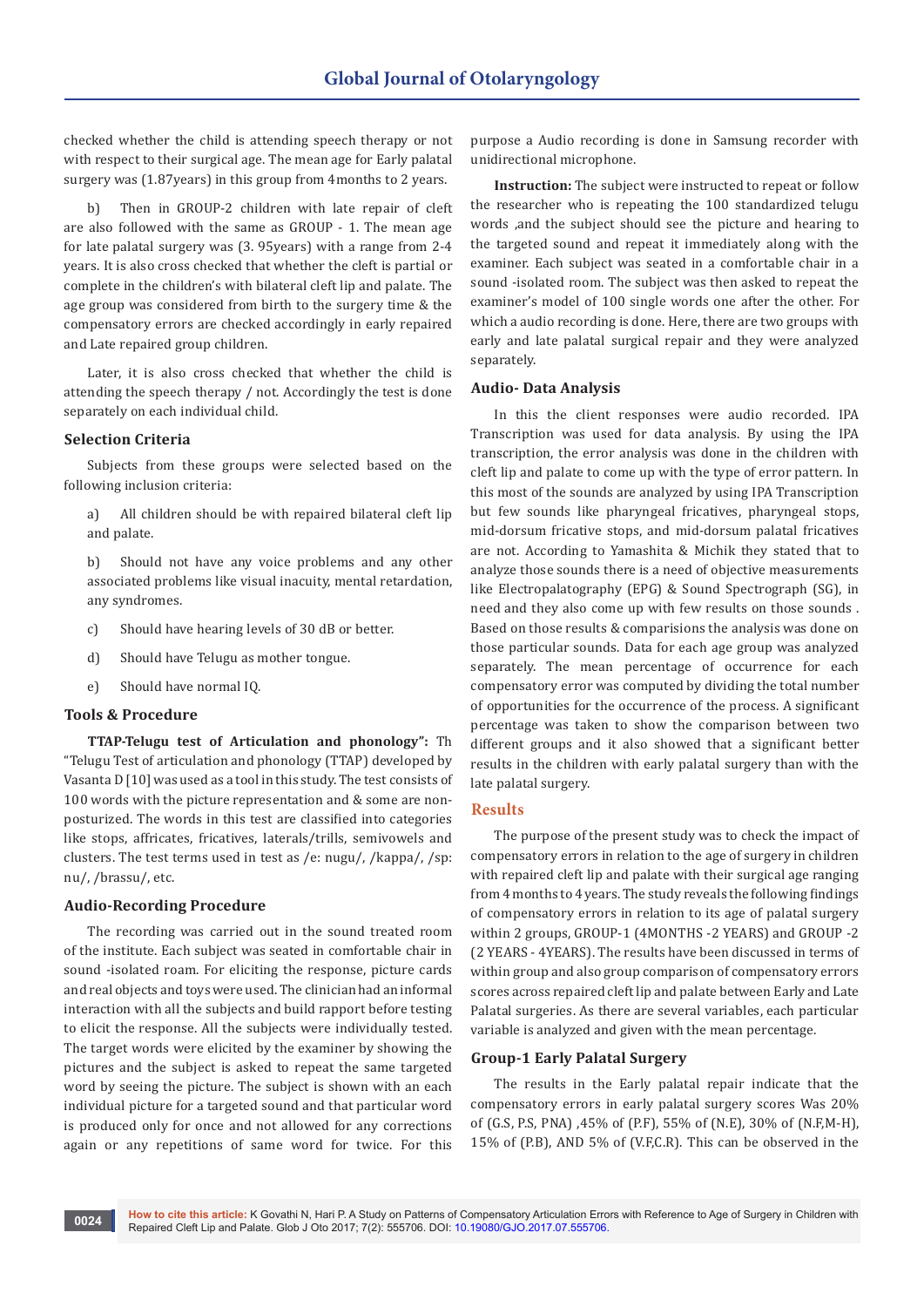(Table 3) (Figure 5).

**Table 3:** Represents the mean percentage of the compensatory errors in children with early palatal surgery.

| Sl. no         | Compensatory<br>errors                     | <b>Early palatopalsty</b> |
|----------------|--------------------------------------------|---------------------------|
| $\mathbf{1}$   | Glottal stops<br>(G.S)                     | 20%                       |
| $\overline{2}$ | Pharyngeal stops<br>(PS)                   | 20%                       |
| 3              | Pharyngeal fricatives<br>(P.F)             | 45%                       |
| $\overline{4}$ | Pharyngeal affricates<br>(P.A)             | 0%                        |
| 5              | Pharyngeal Backing<br>(P.B)                | 15%                       |
| 6              | <b>Posterior Nasal</b><br>affricates (PNA) | 20%                       |
| 7              | Nasal fricatives<br>(N.F)                  | 30%                       |
| 8              | <b>Nasal Emissions</b><br>(N.E)            | 55%                       |
| 9              | Mid Dorsum fricative<br>stops (MDFS)       | 0%                        |
| 10             | Mid Dorsum palatal<br>fricatives (MDPF)    | 0%                        |
| 11             | Velar fronting<br>(V.F)                    | 5%                        |
| 12             | Velar palatal<br>(V.P)                     | 0%                        |
| 13             | Cluster reduction<br>(C.R)                 | 5%                        |
| 14             | Mild hypernasality (<br>$M-H$ )            | 5%                        |



# **Group-2 Late Palatal Surgery**

The results in the Late palatal surgery was 5% of (P.A), 10% of (G.S,V.F), 15% of (C.R), 20% of (V.P), 30% of (MDFS), 35% of (P.B) , 45% of (N.F), 50% of (P.S), 55% of (M-H),60% of (PNA, N.E), and 70% of (P.F).This can be observed in the (Table 4 and Figure 6).

**Table 4:** Represents the mean percentage of the compensatory errors in children with Late palatal surgery.

| Sl.no          | <b>Compensatory errors</b>              | Late<br>palatoplasty |  |
|----------------|-----------------------------------------|----------------------|--|
| $\mathbf{1}$   | Glottal stops (G.S)                     | 10%                  |  |
| $\overline{2}$ | Pharyngeal stops (P.S)                  | 50%                  |  |
| 3              | Pharyngeal fricatives<br>(P.F)          | 70%                  |  |
| 4              | Pharyngeal affricates<br>(P.A)          | 5%                   |  |
| 5              | Pharyngeal Backing<br>(P.B)             | 35%                  |  |
| 6              | Posterior Nasal affricates<br>(PNA)     | 60%                  |  |
| 7              | Nasal fricatives<br>(N.F)               | 45%                  |  |
| 8              | Nasal Emissions (N.E)                   | 60%                  |  |
| 9              | Mid Dorsum fricative stops<br>(MDFS)    | 30%                  |  |
| 10             | Mid Dorsum palatal fricatives<br>(MDPF) | 0%                   |  |
| 11             | Velar fronting<br>(V.F)                 | 10%                  |  |
| 12             | Velar palatal<br>(V.P)                  | 20%                  |  |
| 13             | Cluster reduction<br>(C.R)              | 15%                  |  |
| 14             | Mild hypernasality (M-H)                | 55%                  |  |



in percentage in children who have undergone for Late palatal surgery.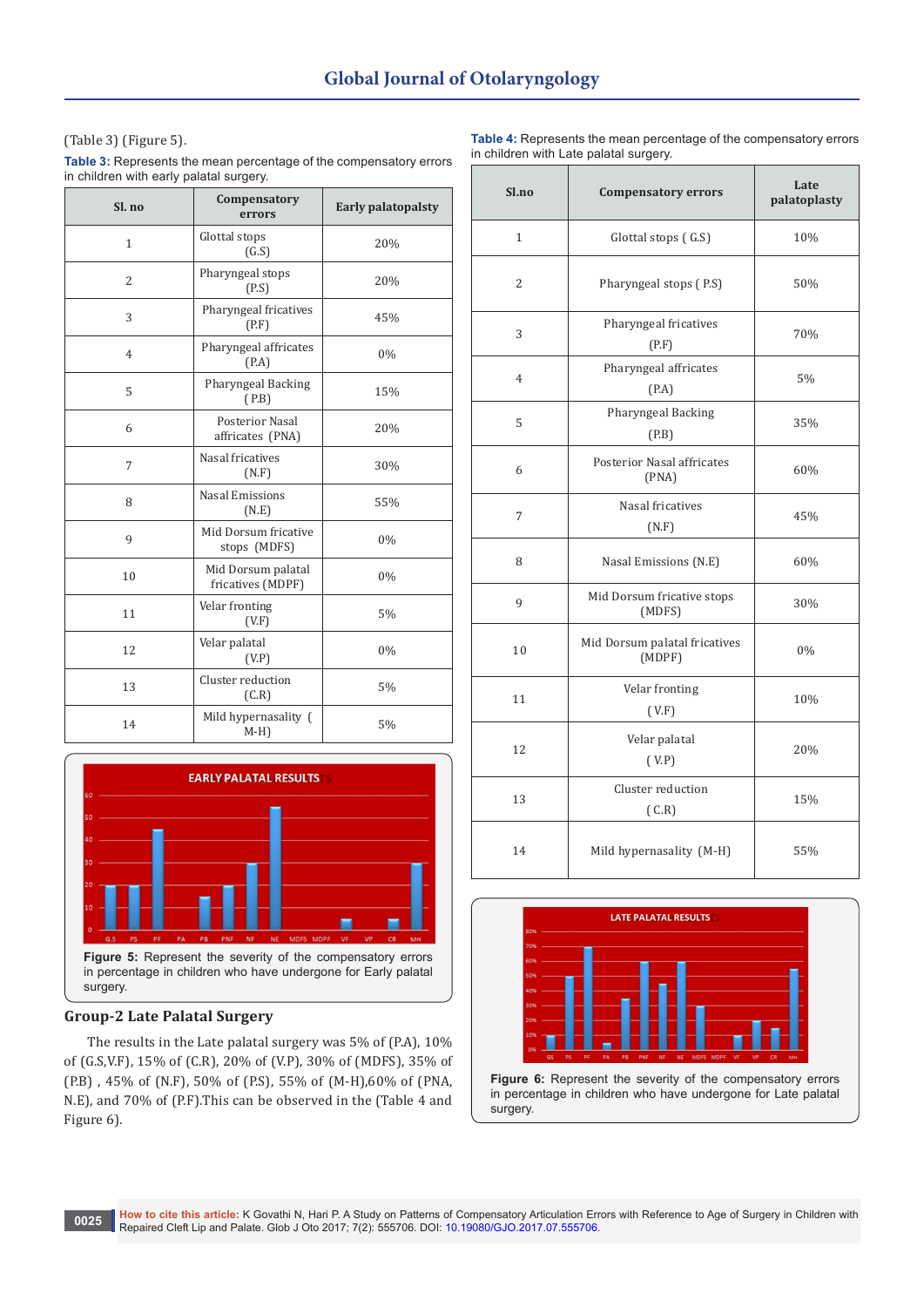# **Comparison of 2 Groups Early Vs. Late Surgery (Table 5) (Figure 7)**

**Table 5:** Represents the mean percentage of compensatory errors in both the group children with cleft lip and palate

| Sl.no            | <b>Compensatory errors</b>                 | Early palatopalsty | Late palatoplasty |
|------------------|--------------------------------------------|--------------------|-------------------|
| $\,1\,$          | Glottal stops<br>(G.S)                     | 20%                | $10\%$            |
| $\sqrt{2}$       | Pharyngeal stops (P.S)                     | 20%                | $50\%$            |
| $\sqrt{3}$       | Pharyngeal fricatives<br>(P.F)             | 45%                | 70%               |
| $\,4\,$          | Pharyngeal affricates<br>(P.A)             | $0\%$              | $5\%$             |
| $\mathsf S$      | Pharyngeal Backing<br>(P.B)                | 15%                | 35%               |
| $\boldsymbol{6}$ | Posterior Nasal affricates (PNA)<br>$20\%$ | 60%                |                   |
| $\sqrt{7}$       | Nasal fricatives<br>(N.F)                  | $30\%$             | $45\%$            |
| $\, 8$           | Nasal Emissions<br>(N)                     | 55%                | $60\%$            |
| $\boldsymbol{9}$ | Mid Dorsum fricative stops<br>(MDFS)       | $0\%$              | $30\%$            |
| $10\,$           | Mid Dorsum palatal fricatives<br>(MDPF)    | $0\%$              | $0\%$             |
| $11\,$           | Velar fronting<br>(V.F)                    | $5\%$              | $10\%$            |
| $12\,$           | Velar palatal<br>(V.P)                     | $0\%$              | $20\%$            |
| 13               | Cluster reduction<br>(C.R)                 | $5\%$              | $15\%$            |
| $14\,$           | Mild hypernasality<br>$(M-H)$              | $30\%$             | $55\%$            |

Here from the above graph the Blue region is of children who have undergone with the early palatal repair and their percentage of errors and the Red region is the children who have undergone with the late palatal surgery and their errors with percentage was given in the above figure. The overall combined result states that compensatory errors are seen less in children who have underwent for the early palatal surgery than in late

palatal surgery. Finally the results shows that the children who are undergoing for Earlier palatal surgery I.e., before 2 years of age may tent to have less compensatory errors when comparing it with the children who have undergone for surgery after 2 years. The study states that earlier the surgery done, less compensatory errors and better results are seen.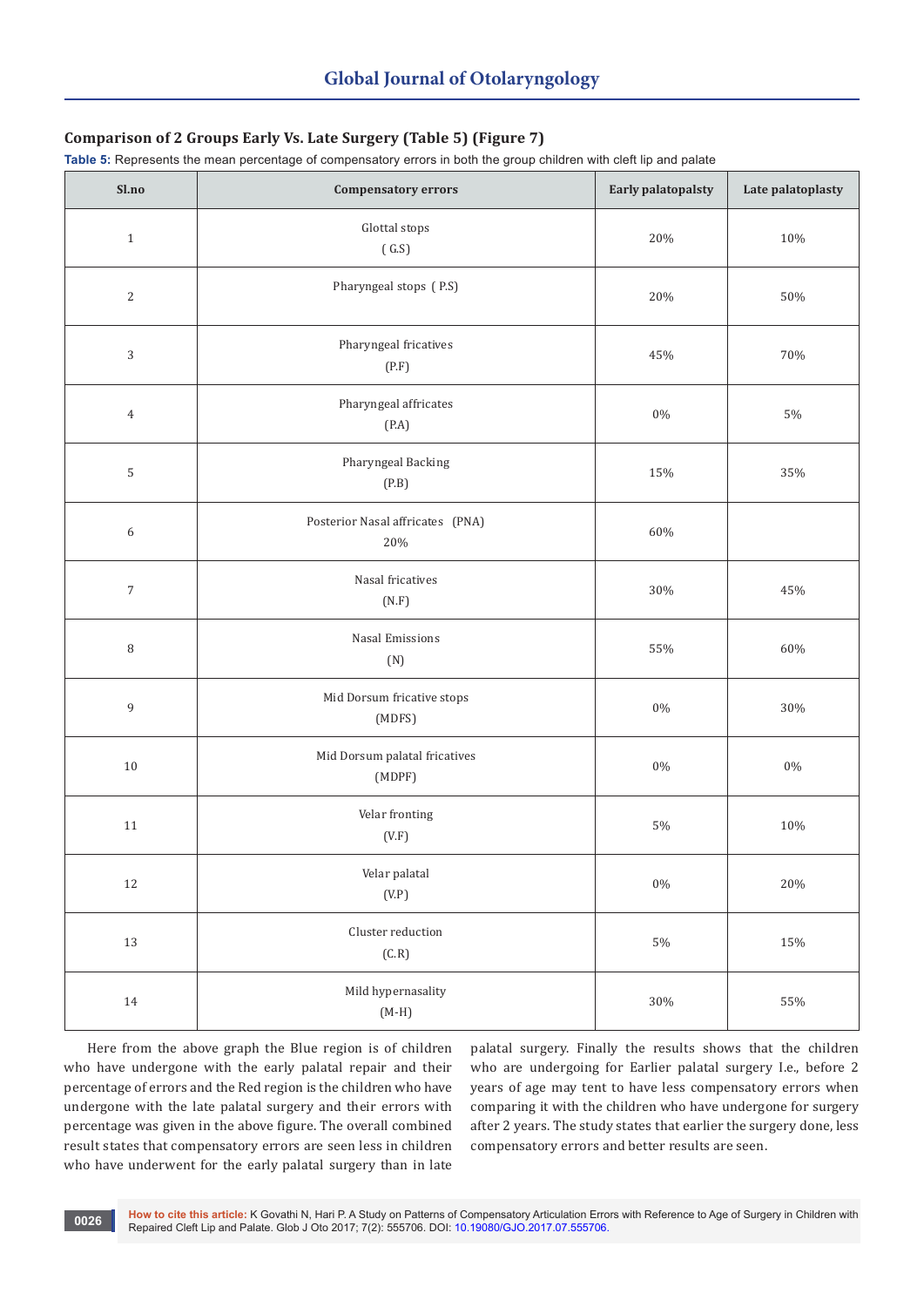

#### **Discussion**

The current study examined the effect of compensatory errors on the age of surgery in subjects with repaired cleft lip and palate, to determine there were any statistical differences across the errors in both groups. The present discussion addressed the effect of compensatory errors in relation to their age of surgery with the mean scores as a function of their place of articulation and manner of articulation in both groups between early and late palatal surgery in subjects with repaired cleft lip and palate. There have been very few studies in relation to the surgeries and compensatory errors which have been discussed in review. The present aim of the study is to see how impact the compensatory errors on the age of surgery. Here in this study they are divided into two groups to show the differentiation and relation between the Early and Late surgical group in order to check with their errors. In this study the each variable is separately analyzed and it is compared with in two groups to show the differentiation. Here, let us discuss the each variable with the both groups separately.

#### **Group-1 Early Palatal Surgery**

In this group there are 20 subjects with bilateral repaired cleft lip and palate. The controlling variables are controlled as much as possible. In this group all the subjects are underwent for the complete palatal surgery before 2 years with mean (1.87).

**Glottal Stops (G.S):** In this group the G.S is seen in 4 (100%) children. Among them 3 children with Bilabial placement of /p/ voiceless sounds are replaced with the G.S and 1 child for alveolar /t/ voiceless sound is replaced with the G.S. Jonees; Chapman & Hardin Jones [12] study also supports this result. In this it also shows that the children who are taking therapy from 1 year have less compensatory errors than who is taking from 2 years. Over all, the G.S are present with (20%) in this group.

**Pharyngeal Stop (P.S):** In this group the P.S is seen in 4 children .In this all the children with velar placement of /k, g/ Voiced and voiceless sounds are replaced with the P.S. In this all this 4 children are attending for therapy from between 1-7 years. Overall, the P.S are present with (20%) in this group.

**Pharyngeal Fricatives (P.F):** In this group the P.F is seen in 9 children. Among them3 children with the alveolar placement of /s,z/ voiced and voiceless sounds and 4 children with oral affricates of post alveolar placement /ʦ, ʤ/ voiced and voiceless sounds and 2 children with post alveolar placement of /ʦ, ʤ/ voiced and voiceless sounds are replaced with the P.F. Rullo, Maggio, Addabbo, Rullo, Festa, Perillo [20] Study also support this results. Overall, the P.F are present with (45%) in this group.

**Palatal Backing (P.B):** In this group the P.B is seen in 3 children. Among them 1 child with alveolar placement of /t/ voiceless sound and 2 children with retroflex placement of /ȡ/ voiced sounds are replacing as a P.B sound .In this children are attending therapy from 4-5 years. Overall, the P.B is present with (15%) in this group.

**Posterior Nasal Fricative (PNF):-** In this group the PNF is seen in 4 children. Among them 3 children with oral affricates with post alvelor placement of /ʧ/ voiceless sound and 1 child with alveolar placement of /s/ voiceless sound is replaced with the PNF. Kawano et al. 1985 study also support these results. These children are attending therapy from 3-9.4 years. Overall, the PNF is present with (20%) in this group

**Nasal Fricative (NF):** In this group the NF is seen in 6 children. Among them 4 children with alveolar placement of /s/ voiceless sound is produced with the voiced alveolar nasal sound and 2 children with velar placement of /k/ voiceless sound is produced with the voiced alveolar nasal sound. These children are attending therapy from 1-10 years. Cohn and Mc Williams 1983 [15] study supports these results. Over all 30% of NF are present in this group. Overall, the NF is present with (30%) in this group.

**Nasal Emissions (NE):** In this group the NE is seen in 11 children .Among them 5 children has NE in Stops at Bilabial and alveolar placement, and 3 children has NE in Fricatives at labiodental and dental placements, and 3 children has NE in Affricates at post alveolar placements in both voiced and voiceless sounds. In this 2 children have VPI problem and 4 children have mildmod nasality. This people are attending therapy from 1-9.4 years. Rullo, Maggio, Addabbo, Rullo, Festa, Perillo [20] Study also support this results. Overall, the NE is present with (55%) in this group.

**Velar Fricative (VF):** In this group the VF is seen in 1 (100%) child. In this the child produces the sound at velar placement of /k/ voiceless sound at the same placement but it is substituted with the sibilant Fricative voiceless sound /s/ at alveolar placement. This child is attending therapy from 6 years. Overall, the VF is present with (5%) in this group.

**CLUSTER REDUCTION (CR):** In this group the CR is seen in 1 child. In this the child produces the alveolar placement of /t/ voiceless sound in reduction of word. In this child is taking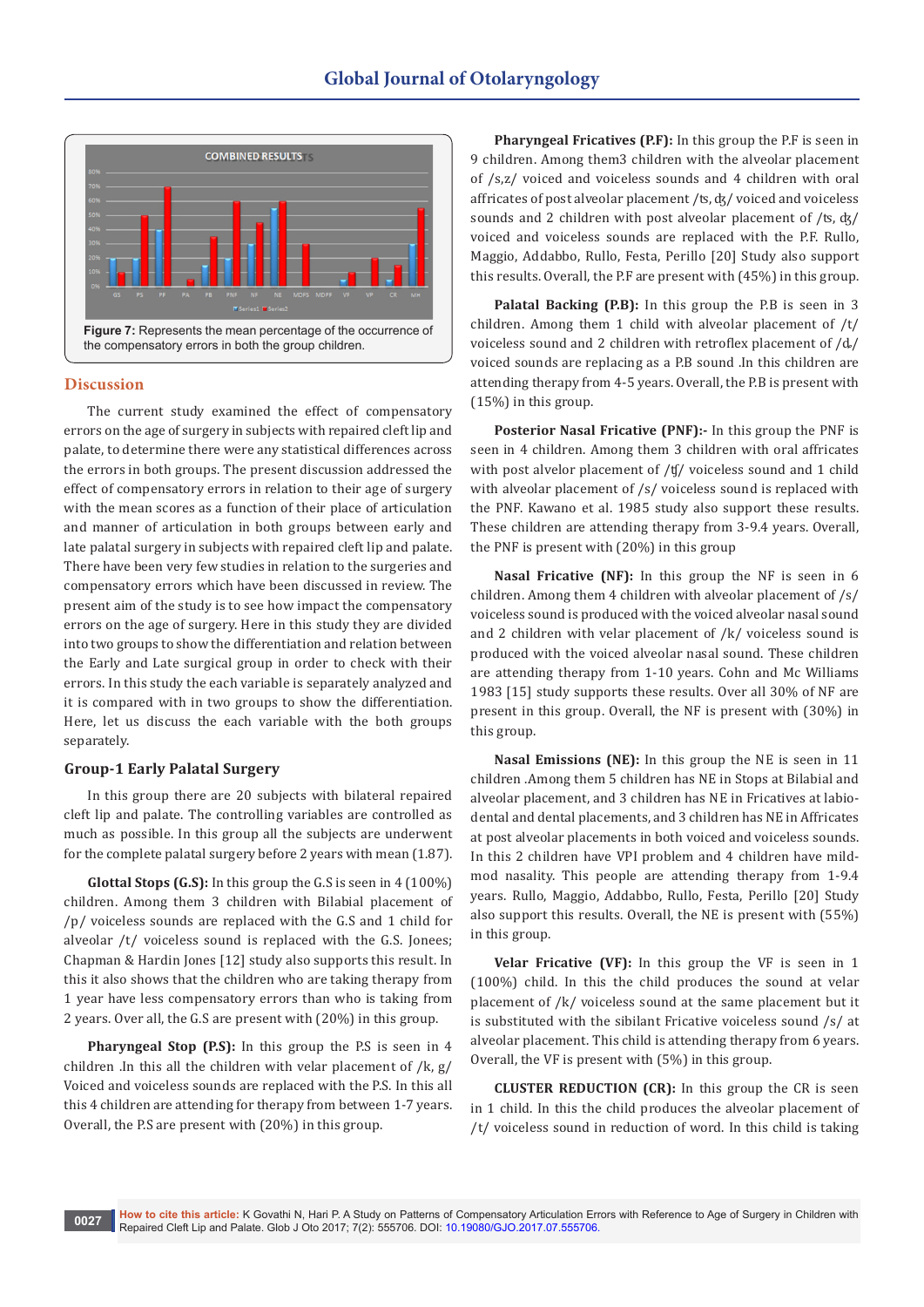therapy from 8 years. Overall, the CR is present with (5%) in this group.

**Hypernasality:** In this group 6 children are having mild hypernasality. In this 2 are with VPI problem and 4 children are diagnosed with mild-mod nasality. These children are attending therapy from 1-9.4 years. Overall, there are (30%) of children with hypernasality in this group. The other compensatory errors like P.A, MDFS, MDPF, and VP were not present in this group.

# **Group-2 Late Palatal Surgery**

In this group there are 20 subjects with bilateral repaired cleft lip and palate. The controlling variables are controlled as much as possible. In this group all the subjects are underwent for the complete palatal surgery After 2 years till 4 years (3.95%) was considered.

**Glottal Stops (G.S):** In this group there are 2 children, both are having G.S, and both are using the velar placement of  $/g/$ voiced sound as a G.S. Cohn and Mc Williams [22] and Trost [15] study also support this result. These children are attending therapy from 8months -2 years. Over all (10%) of children are having G.S in this group.

**Pharyngeal Stop (P.S):** In this group there are 9 children. Among them 3 children with velar placement of /k/ voiceless sound, and 1 child with velar placement of /g/ voiced sound, and 5 children with velar placement of both /k, g/ voiced and voiceless sounds are replaced with the P.S. In this the children are attending therapy from 2-9.5 years. Overall (50%) of children are having P.S in this group.

**Pharyngeal Fricative (P.F):** In this group there are 14 children. Among them 5 children with alveolar placement of/s/ voiceless sound, and 6 children with post alveolar placement of /ʃ/ voiceless sound, and 3 oral affricates of post alveolar placement /ʧ, ʤ/ of both voiced and voiceless sounds are replaced with the P.F. Rullo, Maggio, Addabbo, Rullo, Festa Perillo [22] Study also support this results. In this the children are attending therapy from 6-11 years. Overall (70%) of children are having P.F in this group.

**Pharyngeal Affricates (P.A):** In this group there is 1 child with P.A and this child with post alveolar placement of /ʧ/ of voiceless sound is replaced with P.A. Rullo, Maggio, Addabbo, Rullo, Festa Perillo [22] & Cohn and Mc Williams [15] study is supporting this result. In this the child is attending therapy from 7.5 years. Overall (5%) of children are having P.A. in this group.

**Palatal Backing (P.B):** In this group there are 7 children with P.B. Among them 4 children with alveolar placement of /t, d/ of both voiced and voiceless sounds and 2 children with retroflex placement of /ʈ/ of voiceless sounds, and 1 child with glide - palatal placement /j/ of voiceless sound is replaced with the P.B. In this the children are attending therapy from 2-9 years. Overall (35%) of children are having P.B in this group.

**Posterior Nasal Fricative (PNF):** In this group there are 12 children with PNF. Among them 6 children with post alveolar placement of /ʃ/ of voiceless sound, and 4 children with alveolar placement of /z/ voiced sound, and 2 children with alveolar placement /s/ of voiceless sound is replaced with the PNF. Kawano et al. [9] & Chapman K L [14] studies also support these results. In this the children are attending for speech therapy from 2.5 -9.5 years. Overall (60%) of children are having PNF in this group.

**Nasal Fricatives (N.F):** In this group there are 9 children with N.F. Among them 4 children with alveolar placement /s/ voiceless sound and glottal placement /h/ voiceless sound, and 3 children with velar placement /k, g/ of both voiced and voiceless sounds and 2 children with fricative placement /s, z/ of both voiced and voiceless sounds are replaced with the NF. In this the children are attending speech therapy from 2-11 years. Cohn and Mc Williams 1983 study supports these results. Over all (45%) of NF are present in this group.

**Nasal Emissions (N.E):** In this group there are 12 children with NE. Among them 5 children are having N.E in stops at alveolar and retroflex placements and 4 children are having N.E in Trill at alveolar placement/r/ of voiced sound and in fricatives at post alveolar placement /ʃ/ of voiceless sound and 3 children are having N.E in affricates at post alveolar placement /ʧ/ of voiceless sounds are replaced with the N.E. In this the children are attending to speech therapy from 8 months - 9.5 years. Rullo, Maggio, Addabbo, Rullo, Festa Perillo [22] study also support this results. Overall (60%) of children are having N.E in this group.

**Mid-Dorsum Fricative Stops (MDFS):** In this group there are 6 children with MDFS in this group. Among them 3 children with post alveolar placement /f/ voiceless sounds and 2 children with fricatives at alveolar placement /s/ of voiceless sounds and 1 child with oral affricates at post alveolar placement /ʧ/ of voiceless sounds are replace with the MDFS. In this children are attending speech therapy from 6-9 years. Morley 1970 & Kawano et.al 1985 studies also support these results. Overall (30%) of children are having MDFS in this group.

**Velar Fricatives (V.F):** In this group there are 2 children with V.F. In this both the children produces the velar sounds but substituted with fricatives at alveolar placement /s/ of voiceless sounds and post alveolar / ʃ/ of voiceless sounds and affricates at post alveolar / ʧ/ of voiceless sounds are replaced with the V.F. In this the children are attending speech therapy from 8months-2 years. Overall, (10%) of children are having V.F in this group.

**Velar Palatal (V.P)**: In this group there are 4 children with V.P. Among them 3 children with alveolar placement /t/ of voiceless sound, and 1 child with glide at palatal placement /j/ of voiceless sounds are replaced with the V.P. In this the children are attending therapy from 4-9 years. Overall, (20%) of children are having V.P in this group.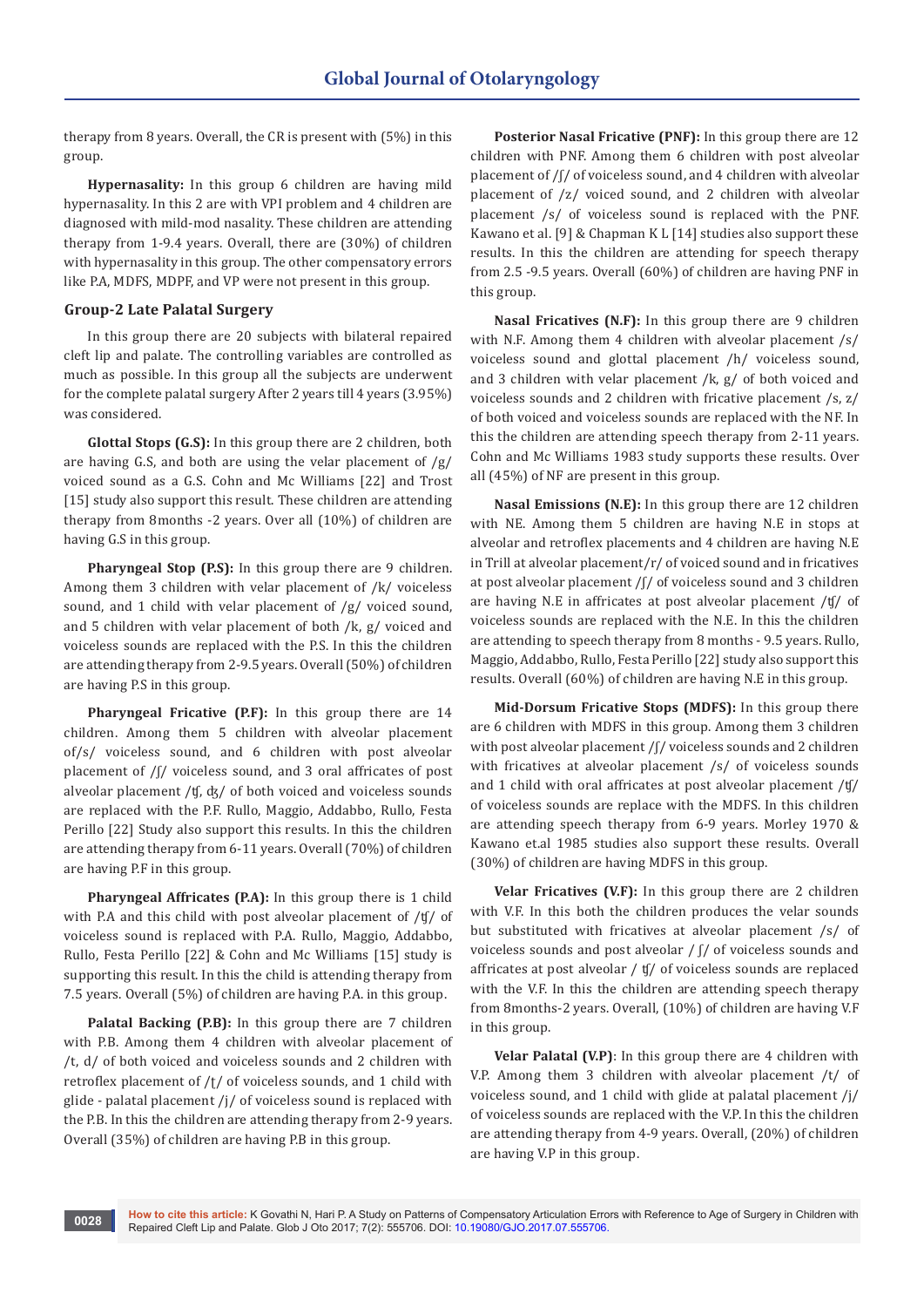**Cluster Reduction (C.R):** In this group there are 3 children with C.R. In this the child produces the alveolar placement of /t/ voiceless sound in reduction of word. In this the children are attending therapy from 3.7- 10 years. Overall (15%) of children are having C.R in this group.

**Hypernasality:** In this there are 11 children with hypernasality. Among which 4 children are complained of having VPI and other are diagnosed as mild - mod nasality. In this children are taking speech therapy from 8months -11 years. Overall (55%) of children are having hypernasality in this group. Only the one MDPF Error was not present in these group children.

From GROUP-1 & GROUP-2 , the results states that the children who are receiving complete palatal surgery before 2 years are having less compensatory errors when comparing with the children who are receiving surgery after 2 years. The G.S are present in children in early surgery than in late surgery .It also states that the children who are receiving speech therapy at earlier stage are having less compensatory errors than who are taking it late.

In the present study they still compensating the errors may be because of many factors like dental occlusion, VPI, nasality due to which their speech is not audible with normal intelligibility, lack of stimulation at home, parental care, attending to therapy late , this are all may be the factors for which still they are compensating the errors. Thomas 2001 literature also support this study by stating that children who have undergone for palatal closure before 6months are less effected with their compensatory articulation errors when compaired with later 6months. Therefore, the present study also states that the children are having less compensatory errors in children who are receiving complete palatal surgery before 2 years than later 2 years.

**NOTE**: Results states that compensatory errors are seen less in early palatal surgery (before 2y) children than in the children who went with late palatal surgery (after 2y).

## **Conclusion**

The results of this study suggest a complex relationship between the compensatory errors and the age of complete palatal surgery. Although most of the children had surgery after the onset of the meaningful speech there was a considerable individual variation in children's overall articulation proficiency. The findings of compensatory articulation error test analysis of 40 children with repaired cleft lip and palate were considered with the two different surgical groups I.e., Early palatal surgery before 2yrs and late palatal surgery after 2yrs was discussed. It was found that there are less compensatory errors are present in children who received early palatal surgery before 2yrs than in the late surgery after 2 yrs .The characteristics of the each error were described.

**a. Implication of the present study:** The study provides data on the compensatory errors in Telugu speaking children. The study provides data on the compensatory errors in bilateral repaired

#### **b. Cleft lip and palate**

i. The study provides the data on compensatory errors in children who have undergone for surgery early I.e. before 2y and also who have undergone with late surgery i.e. after 2y.

ii. The study is focused to emphasis the impact of surgery and compensatory errors.

#### **Clinical Implications**

i. Earlier the surgery done and no compensatory errors are present then the child should train with the normal developmental patterns.

ii. Earlier / later the surgery done and compensatory errors exits then the therapist should first remove the compensatory errors and then train with the normal patterns.

# **Limitations**

i. No specific standard test material/word list is presented to assess the error types in children with cleft lip and palate.

No objective test is used.

#### **Future Implication**

i. As there is no any standard test material specially for assessing compensatory errors next researcher can invent a standard word list specially for assessing compensatory errors.

- ii. It can be done on large groups.
- iii. Objective measurements can also be done.

iv. It can also check the children with unilateral cleft lip and palate.

v. It can also co-relate with their speech outcomes.

#### **References**

- 1. [Jones CE, Chapman KL, Hardin-Jones MA \(2003\) Speech development](https://www.ncbi.nlm.nih.gov/pubmed/12498602)  [of children with cleft palate before and after palatal surgery. Cleft](https://www.ncbi.nlm.nih.gov/pubmed/12498602)  [Palate Craniofacial J 40\(1\): 19-31.](https://www.ncbi.nlm.nih.gov/pubmed/12498602)
- 2. [KL Chapman \(2004\) Is presurgery and early post-surgery performance](https://www.ncbi.nlm.nih.gov/pubmed/15259571)  [related to speech and language outcomes at 3 years of age for children](https://www.ncbi.nlm.nih.gov/pubmed/15259571)  [with cleft palate? Clin Linguist Phon 18\(4-5\): 235-257.](https://www.ncbi.nlm.nih.gov/pubmed/15259571)
- 3. [KL Chapman, MA Hardin \(1992\) Phonetic and phonological skills of](https://www.ncbi.nlm.nih.gov/pubmed/1472523)  [two-year-olds with cleft palate. Cleft Palate Craniofac J 29\(5\): 435-443.](https://www.ncbi.nlm.nih.gov/pubmed/1472523)
- 4. [P Grunwell, J Russell \(1988\) Phonological development in children](https://www.ncbi.nlm.nih.gov/pubmed/21466298)  [with cleft lip and palate. Clin Linguist Phon 2: 75- 95.](https://www.ncbi.nlm.nih.gov/pubmed/21466298)
- 5. [MM O'Gara, JA Longemann \(1988\) Phonetic analyses of the speech](https://www.ncbi.nlm.nih.gov/pubmed/3163287)  [development of babies with cleft palate. Cleft Palate J 25\(2\): 122-134.](https://www.ncbi.nlm.nih.gov/pubmed/3163287)